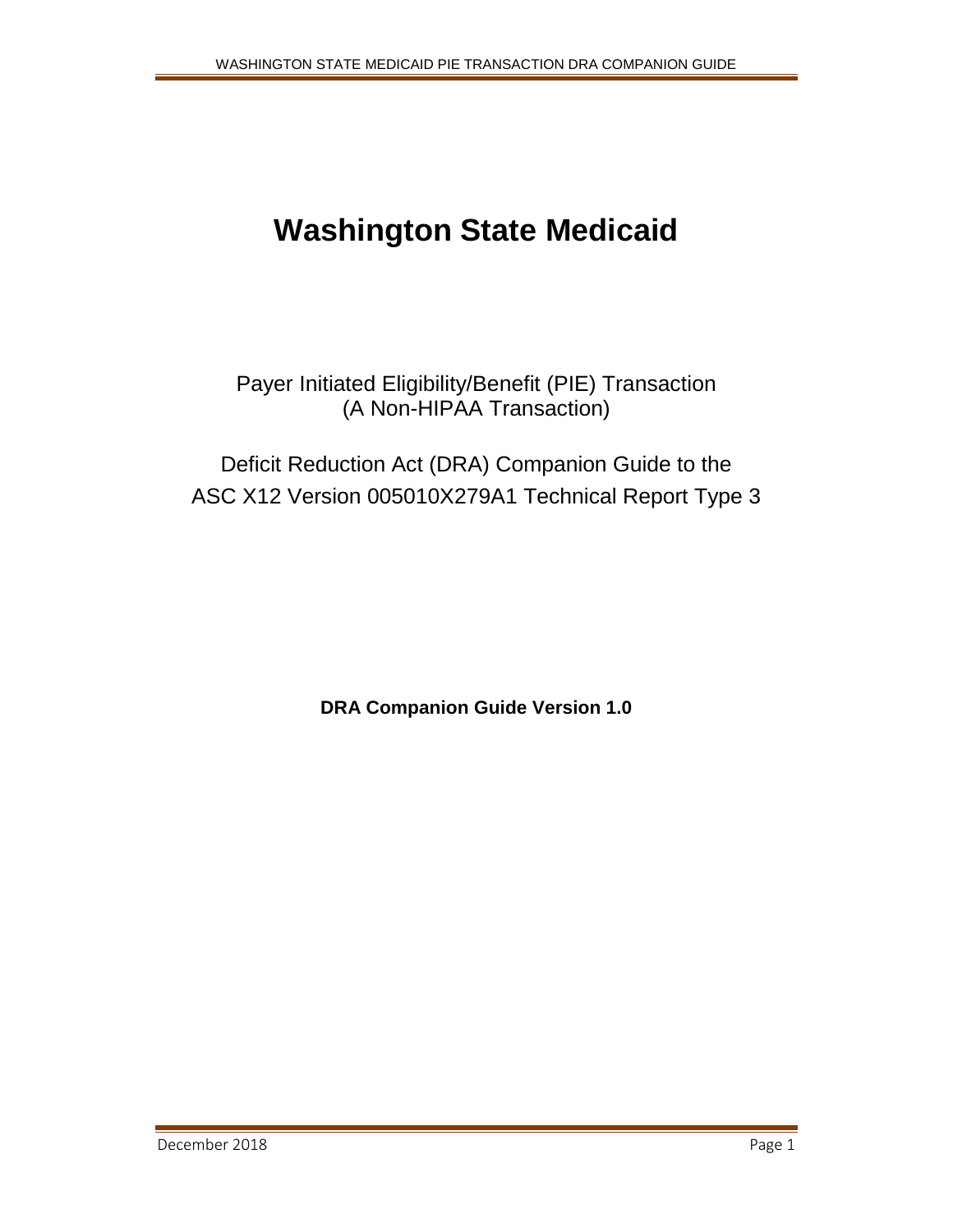# **Preface**

This Companion Guide represents an electronic transaction that can be used by health plans to transmit eligibility and benefit information to Washington State Medicaid.

This Medicaid DRA Companion Guide is to assist State Medicaid agencies and payers in implementing the Payer Initiated Eligibility/Benefit (PIE) Transaction. This DRA Companion Guide is written to support Accredited Standards Committee (ASC) X12N 005010X279 Implementation Guide.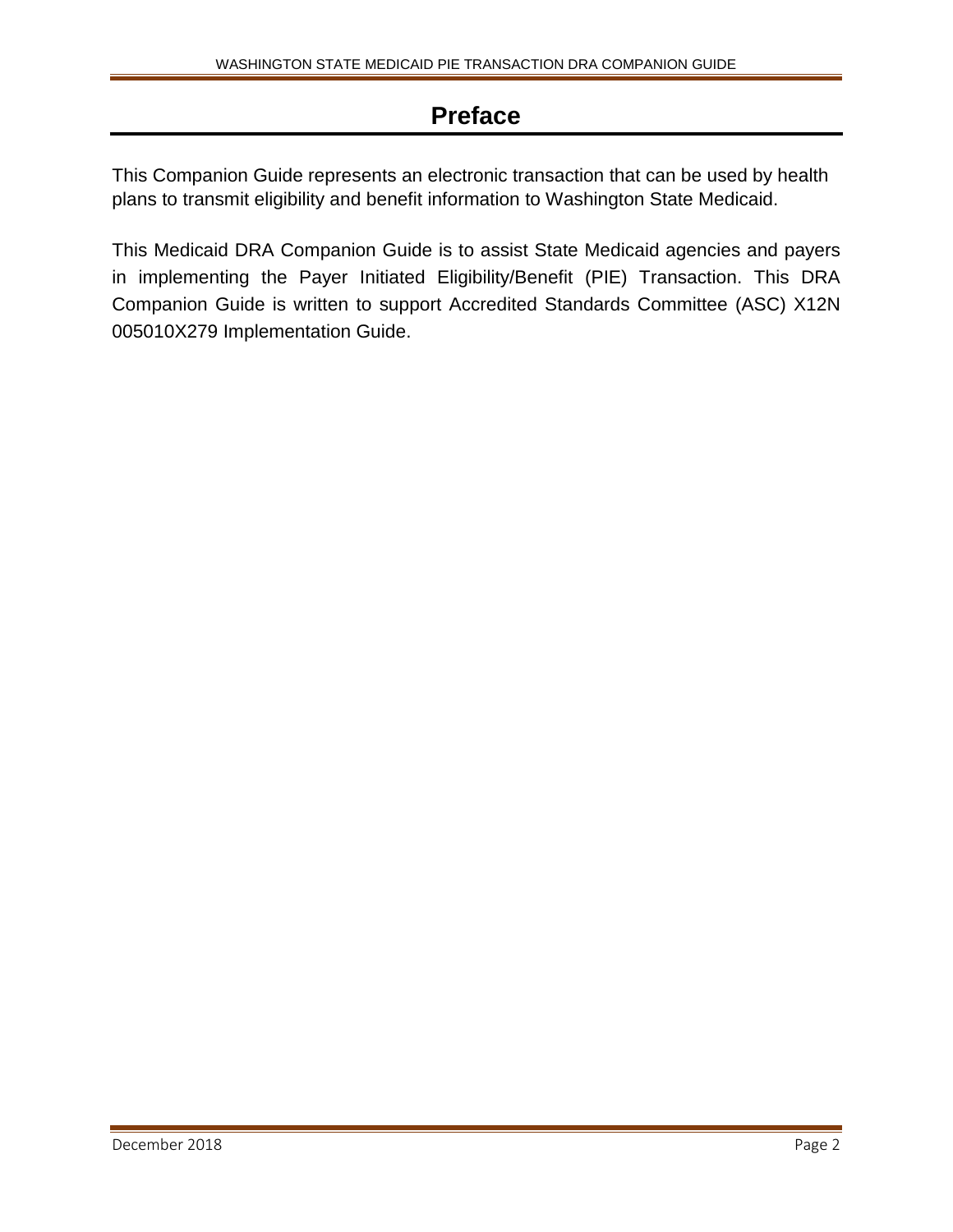# **Table of Contents**

| $\mathbf{1}$   |     |  |
|----------------|-----|--|
|                | 1.1 |  |
|                | 1.2 |  |
|                | 1.3 |  |
| $2^{\circ}$    |     |  |
|                | 2.1 |  |
|                | 2.2 |  |
| 3 <sup>7</sup> |     |  |
|                | 3.1 |  |
|                | 3.2 |  |
|                | 3.3 |  |
|                | 3.4 |  |
|                | 3.5 |  |
| 4              |     |  |
| 5              |     |  |
| 6              |     |  |
| 7              |     |  |
| 8              |     |  |
| 9              |     |  |
|                |     |  |
|                |     |  |
|                |     |  |
|                |     |  |
|                |     |  |
|                |     |  |
|                |     |  |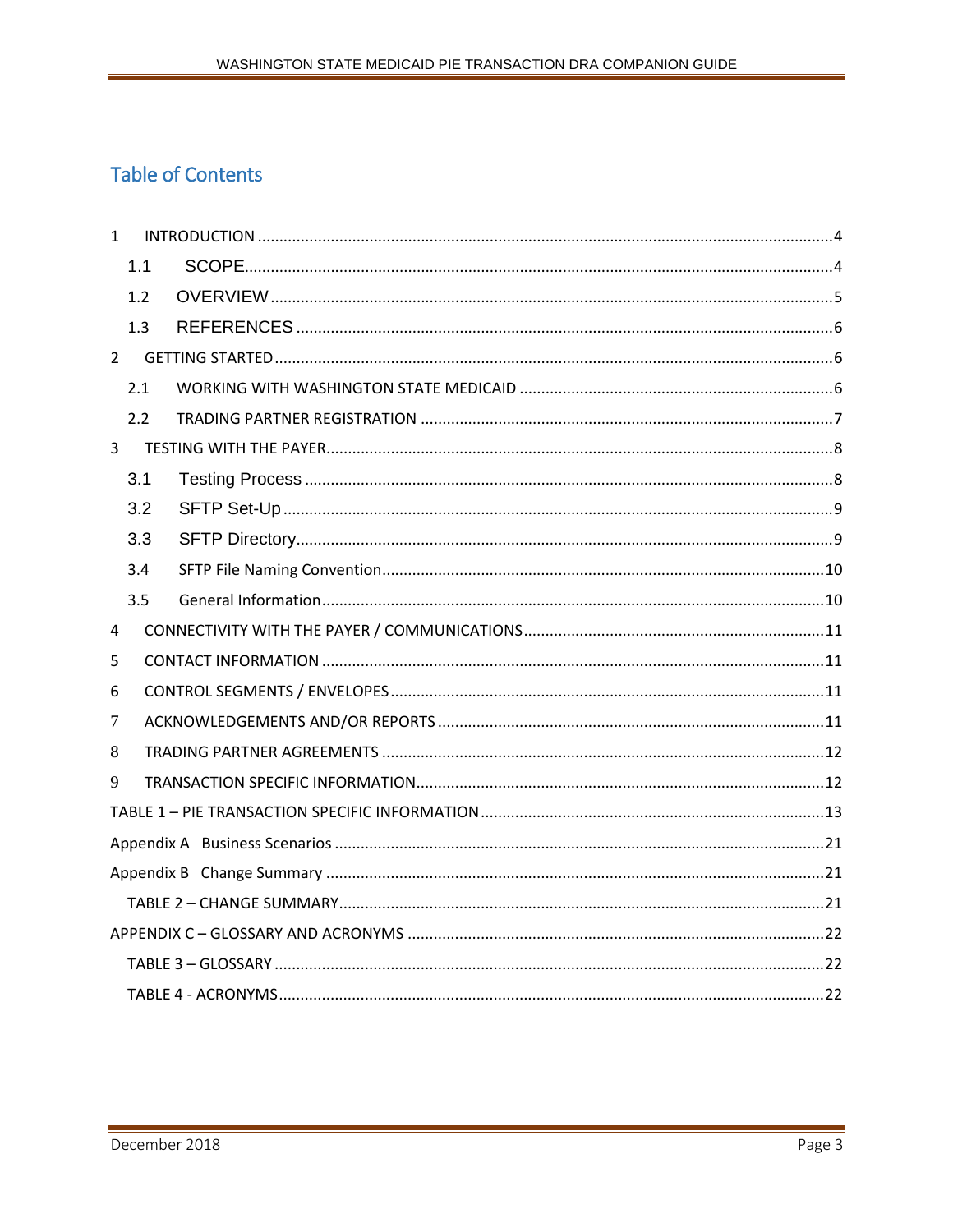# <span id="page-3-0"></span>1 INTRODUCTION

Federal law requires States to identify and obtain payment from third party entities that are legally responsible to pay claims primary to Medicaid. To enhance States' ability to identify legally liable third parties, the Deficit Reduction Act of 2005 (DRA) required States to pass laws imposing requirements on health plans, as a condition of doing business in the State, to provide plan eligibility information to the State.

The purpose of this Companion Guide is to assist payers in providing health plan eligibility and coverage information to State Medicaid programs. The Centers for Medicare & Medicaid Services developed the Payer Initiated Eligibility/Benefit (PIE) Transaction described in this Guide which can be used to meet the DRA requirements.

The official version of the DRA Companion Guide can be found at: [www.cms.hhs.gov/ThirdPartyLiability/DRA/CompanionGuide](https://www.cms.gov/Research-Statistics-Data-and-Systems/CMS-Information-Technology/HETSHelp/Downloads/HETS270271CompanionGuide5010.pdf). The language in the official Guide must not be altered, except to include State-specific information.

The DRA also clarified the definition of health insurer to include self-insured plans, managed care organizations, pharmacy benefit managers, and other parties that are, by statute, contract, or agreement, legally responsible for payment of a claim for a health care item or service. Other parties include such entities as third party administrators, fiscal intermediaries, and managed care contractors, who administer benefits on behalf of the risk-bearing sponsor (e.g., an employer with a self-insured health plan). Health insurers will be referred to as 'payers' throughout this document.

## <span id="page-3-1"></span>**1.1 SCOPE**

This DRA Companion Guide is issued by Washington State Medicaid to assist payers in providing the type of information that is needed to comply with the DRA. The Guide focuses on the exchange of data from payers to Washington State Medicaid.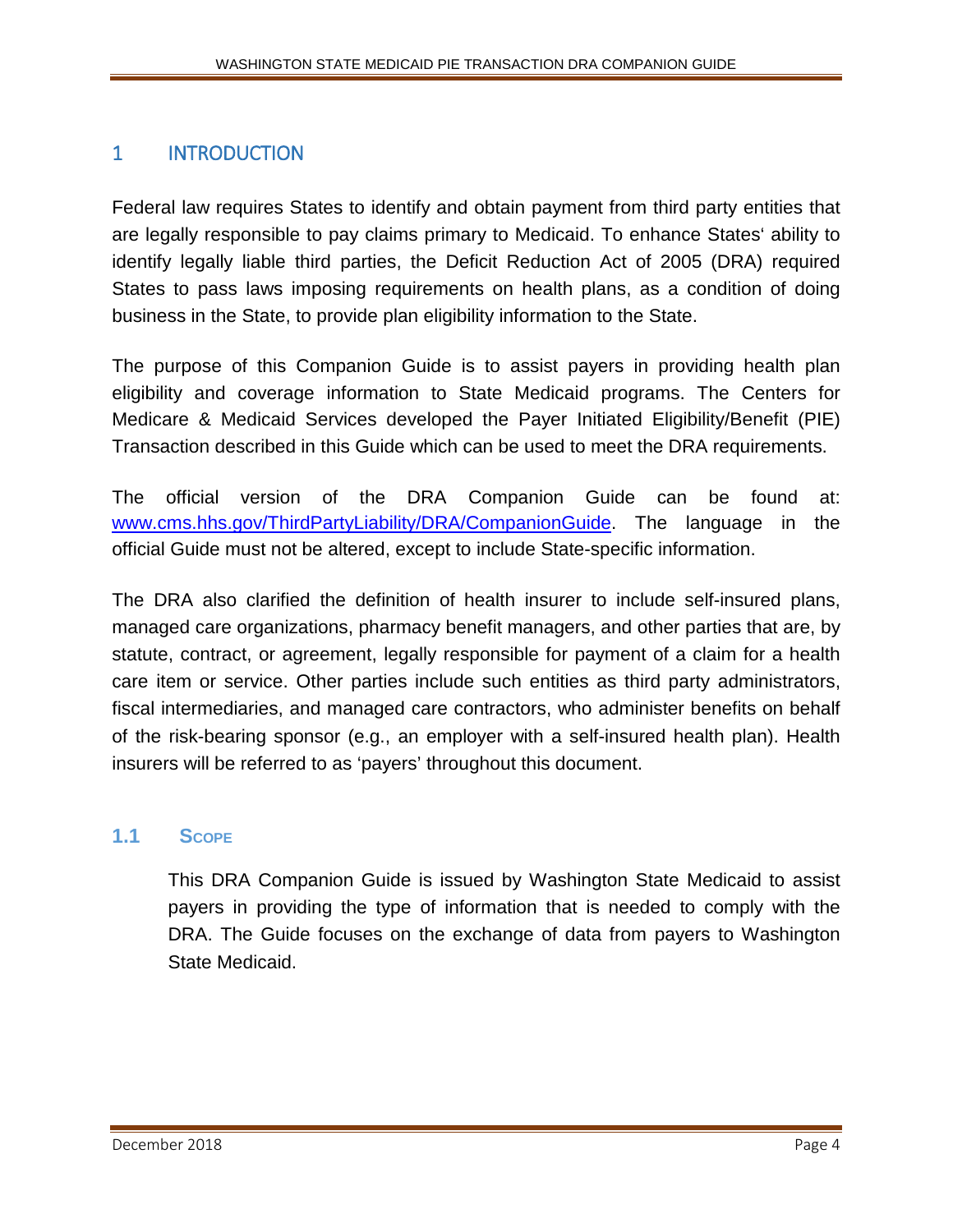#### <span id="page-4-0"></span>1.2 **OVERVIEW**

The Secretary adopted the following transmission format that was developed by Accredited Standards Committee (ASC) for conducting eligibility and benefit information transactions between the Medicaid agency, or its agent, and other payers:

• ASC X12 270/271 Health Care Eligibility/Benefit Inquiry and Response Technical Report Type 3 Version 005010X279 (hereafter referred to as Version 5010)

The Payer Initiated Eligibility/Benefit (PIE) Transaction will be used to provide Washington State Medicaid with a listing that identifies plan members' eligibility for health coverage and their associated benefits. The PIE Transaction was developed to deliver membership and benefit information in one single, unsolicited transaction. The PIE Transaction uses the same identifiers as the ASC X12 271 response transaction and therefore mirrors the format of the 271 transaction. The purpose of this DRA Companion Guide is to provide a standardized format for the PIE Transaction information. The information supplied on the PIE Transaction is to be as comprehensive as possible, with beginning and end dates and including other coverage, if available. The provided information will be used to match to the Medicaid databases. For this purpose, a required key data element is the Social Security Number. If the Social Security Number is not available, other key identifiers may be used.

The DRA strengthens States' ability to obtain payments from health insurers by requiring States to have laws in effect that require health insurers to make payment as long as the claim is submitted by the Medicaid agency within 3 years from the date on which the item or service was furnished. For this reason, Washington State Medicaid may require 3 years' worth of data.

The identifiers provided by the payers on the PIE Transaction are also used to construct HIPAA-standard eligibility inquiries as well as claims. The specific use of these identifiers is described in Section 9 Transaction Specific Information. The PIE Transaction DRA Companion Guide represents, in part, the guidelines developed by the Secretary for use by Medicaid agencies and payers. These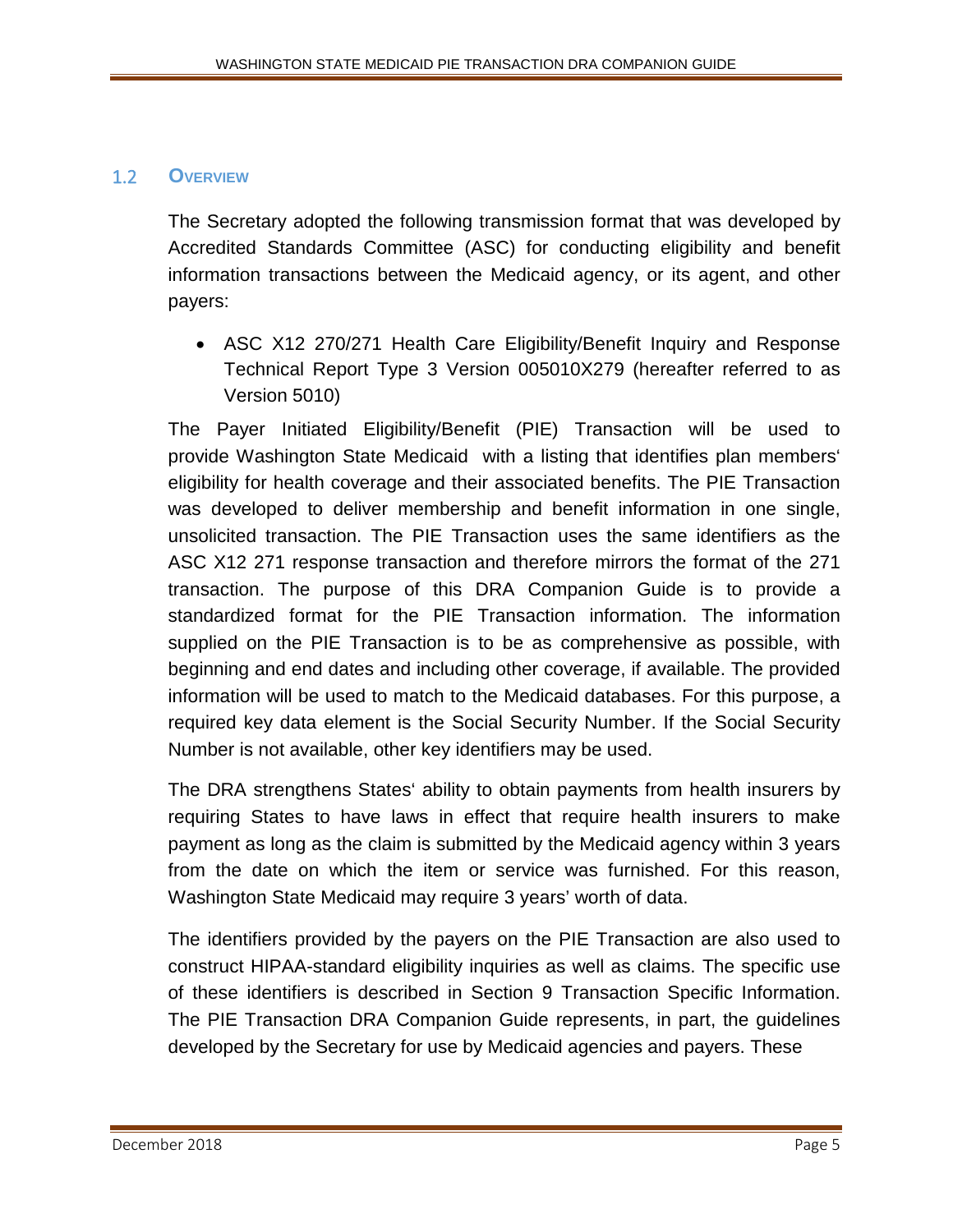guidelines will provide Medicaid agencies with the information needed to bill the appropriate payers.

#### <span id="page-5-0"></span>1.3 **REFERENCES**

- Deficit Reduction Act (DRA) of 2005 Section 6035
- CMS Guidance on the DRA, Section 6035 <http://www.cms.hhs.gov/smdl/downloads/SMD121506.pdf> <http://www.cms.hhs.gov/smdl/downloads/SMD121506QandA.pdf> <http://www.cms.gov/smdl/downloads/SMD10011.pdf>
- 45 CFR Parts 160, 162, and 164 Health Insurance Reform: Security Standards; Final Rule dated February 20, 2003 [http://www.cms.hhs.gov/SecurityStandard/Downloads/securityfinalru](https://www.cms.gov/Medicare/Prescription-Drug-Coverage/PrescriptionDrugCovContra/Downloads/2019-Part-D-Application.pdf) [le.pdf.](https://www.cms.gov/Medicare/Prescription-Drug-Coverage/PrescriptionDrugCovContra/Downloads/2019-Part-D-Application.pdf)
- ASC X12 270/271 Health Care Eligibility/Benefit Inquiry and Response Technical Report Type 3 Version 005010X279 (Version 5010)

# <span id="page-5-1"></span>2 GETTING STARTED

#### <span id="page-5-2"></span>2.1 WORKING WITH WASHINGTON STATE MEDICAID

Please use the following contact information to coordinate the process of establishing a working relationship with Washington State Medicaid:

EDI CUSTOMER SERVICE

- Email: hipaa-help@hca.wa.gov
	- o All emails result in the assignment of a Ticket Number for problem tracking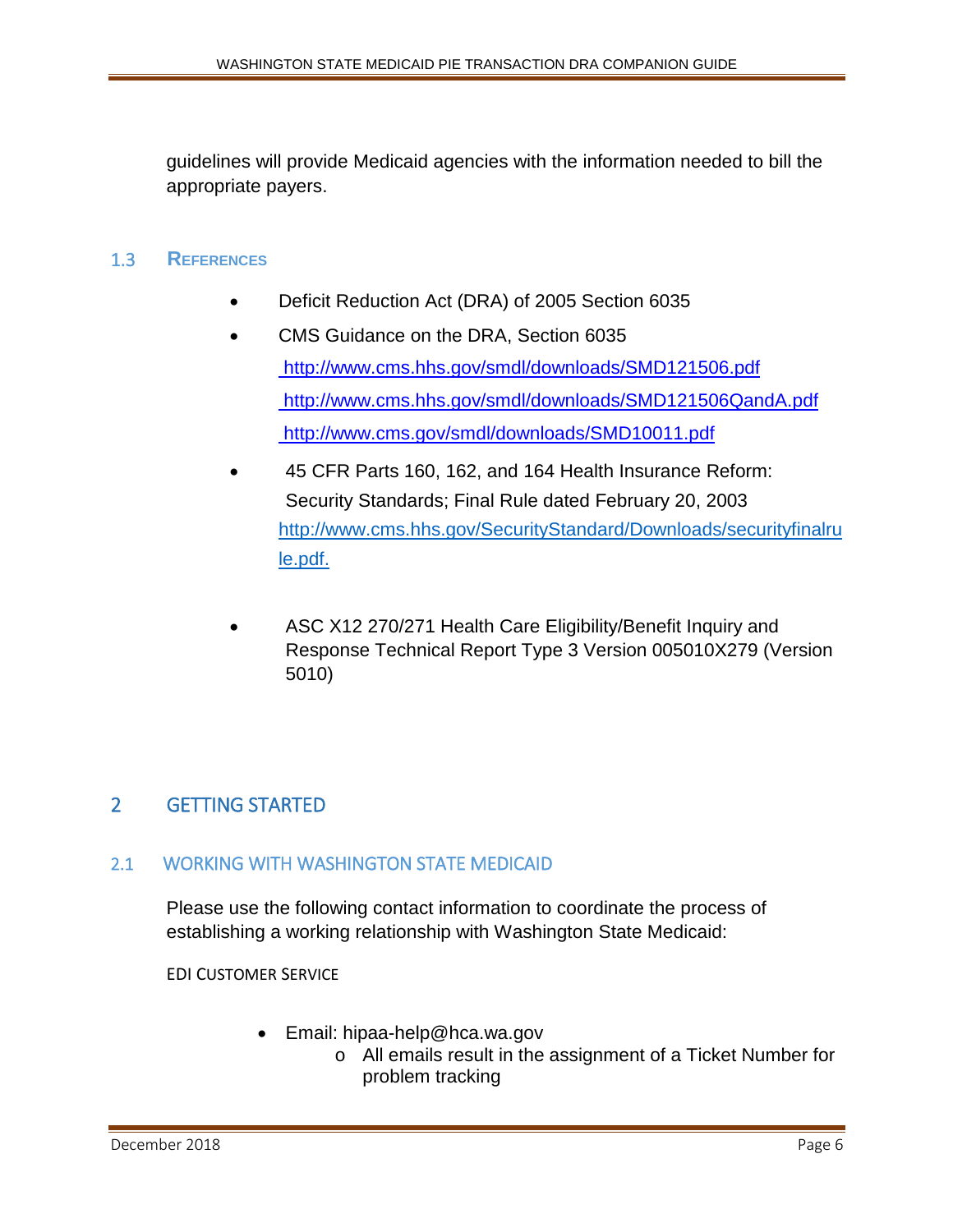- Information required for initial email:
	- o Name
	- o Phone Number
	- o Email Address
	- o 7 digit Provider One ID Number
	- o NPI
	- o HIPAA File Name
	- o Detailed Description of Issue
	- o Transaction Type
- Information required for follow up call(s):
	- o Assigned Ticket Number

#### <span id="page-6-0"></span>2.2 TRADING PARTNER REGISTRATION

- 1. Trading Partner Agreements are available for download at [https://www.hca.wa.gov/medicaid/Pages/index.aspx](https://www.hca.wa.gov/billers-providers-partners/prior-authorization-claims-and-billing/hipaa-electronic-data-interchange-edi)
- 2. The Trading Partner completes the Trading Partner Agreement and submits the signed agreement to:

HCA HIPAA EDI Department PO Box 45562 Olympia, WA 98504-5562

3. Please use the following contact information to coordinate all trading partner registration for Washington State Medicaid:

<http://www.hca.wa.gov/pages/contact.aspx>

- Click on Medicaid
- Click on Webform
- Click on Provider
- Input all the necessary information
	- o Select Provider Enrollment in the Select Topic dropdown
	- o Click on Submit Request when done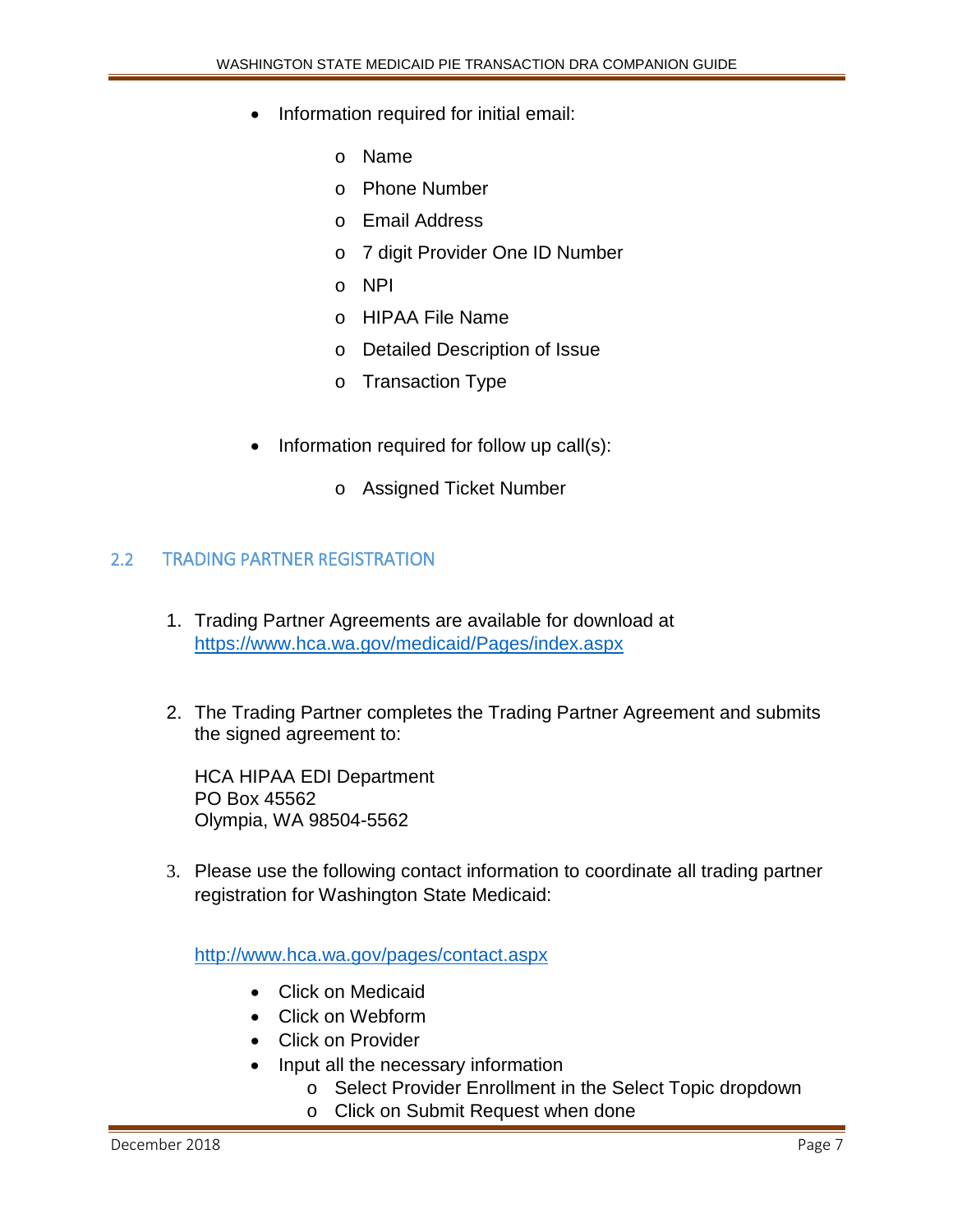4. Upon completion of TPA enrollment, the trading partner will be assigned a ProviderOne ID

# <span id="page-7-0"></span>3 TESTING WITH THE PAYER

Washington State Medicaid will supply payers with testing details such as access to submit test transactions, procedures for confirming successful transmission and processing, and procedures for submitting production transactions. Please use the contact information in section 2.1 to coordinate testing with Washington State Medicaid:

## <span id="page-7-1"></span>**3.1 Testing Process**

- 1. The trading partner submits all HIPAA test files through the ProviderOne Secure File Transfer Protocol (SFTP).
	- a. SFTP URL: sftp://ftp.waproviderone.org/

The trading partner downloads acknowledgements for the test file from the ProviderOne SFTP HIPAA ACK folder.

If the ProviderOne system generates a positive TA1 and positive 999 acknowledgements, the file is successfully accepted. The trading partner is then approved to send PIE files in production.

If the test file generates a negative TA1 or negative 999 acknowledgments, then the submission is unsuccessful and the file is rejected. The trading partner needs to resolve all the errors reported on the negative TA1 or negative 999 and resubmit the file for test. Trading partners will continue to test in the testing environment until they receive a positive TA1 and positive 999.

Completion of the testing process must occur prior to submitting electronic transactions in production to Washington State Medicaid. Testing is conducted to ensure the following levels of HIPAA compliance:

1. Level 1 – Syntactical integrity: Testing of the EDI file for valid segments, segment order, element attributes, testing for numeric values in numeric data elements, validation of X12 or NCPDP syntax, and compliance with X12 and NCPDP rules.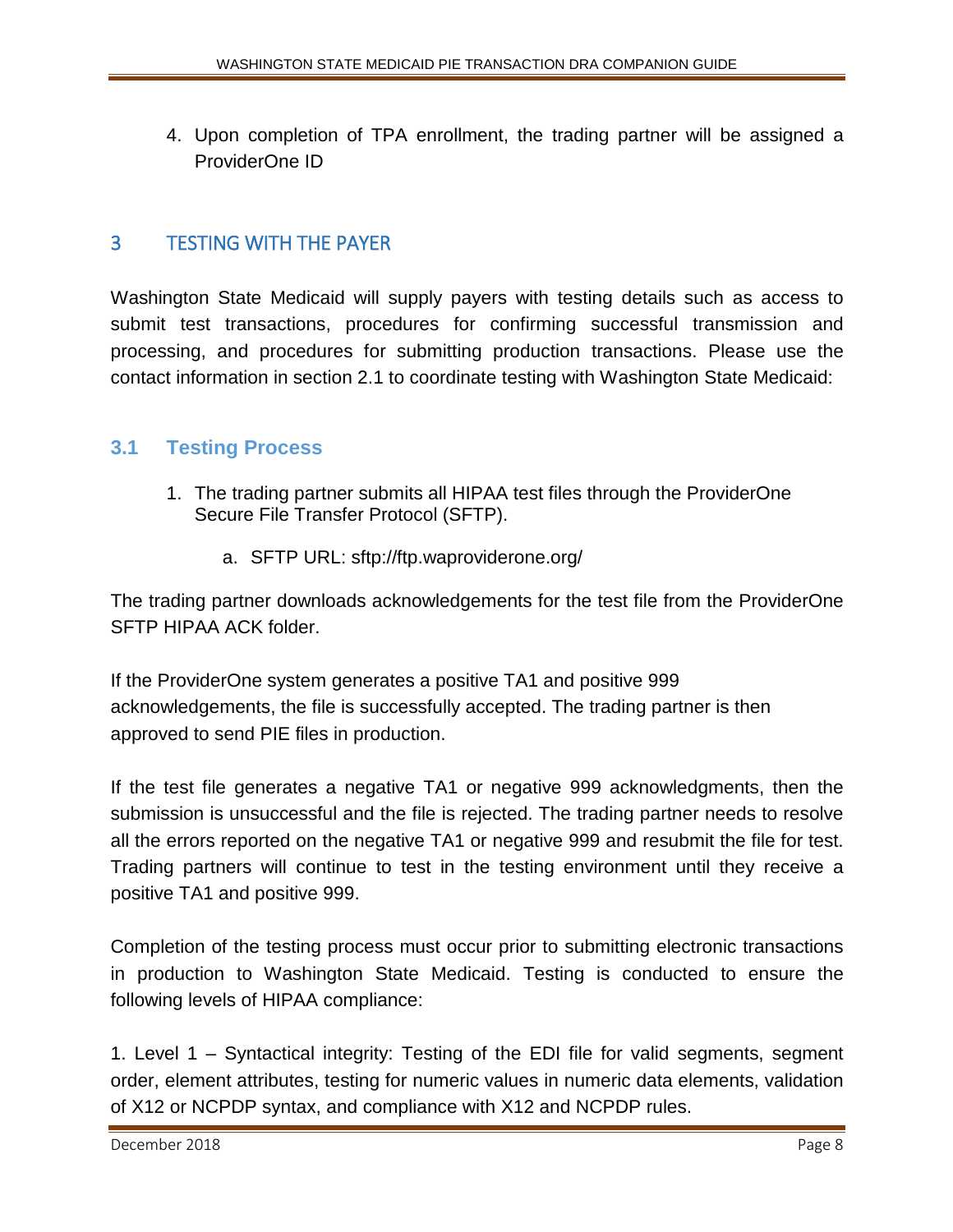2. Level 2 – Syntactical requirements: Testing for HIPAA Implementation Guide-specific syntax requirements, such as limits on repeat counts, used and not used qualifiers, codes, elements and segments. It will also include testing for HIPAA required or intrasegment situational data elements, testing for non-medical code sets as laid out in the Implementation Guide, and values and codes noted in the Implementation Guide via an X12 code list or table.

# <span id="page-8-0"></span>**3.2 SFTP Set-Up**

Trading partners can email hipaa-help@hca.wa.gov for information on establishing a SFTP account

#### <span id="page-8-1"></span>**3.3 SFTP Directory**

There are two categories of SFTP folders:

- 1. TEST Trading Partners should submit and receive their test files under this root folder
- 2. PROD Trading Partner's should submit and receive their production files under this root folder

Within each main SFTP folder are 6 subfolders:

- 1. HIPAA\_Inbound This folder should be used to drop the HIPAA Inbound files that needs to be submitted to Washington State Medicaid
- 2. HIPAA\_Ack Trading partner should look for acknowledgements to the files submitted in this folder. TA1, 999 and custom report will be available for all the files submitted by the Trading Partner
- 3. HIPAA\_Outbound HIPAA outbound transactions generated by Washington State Medicaid will be available in this folder
- 4. HIPAA\_Error Any inbound file that is not processed, HIPAA compliant, or is not recognized by ProviderOne will be moved to this folder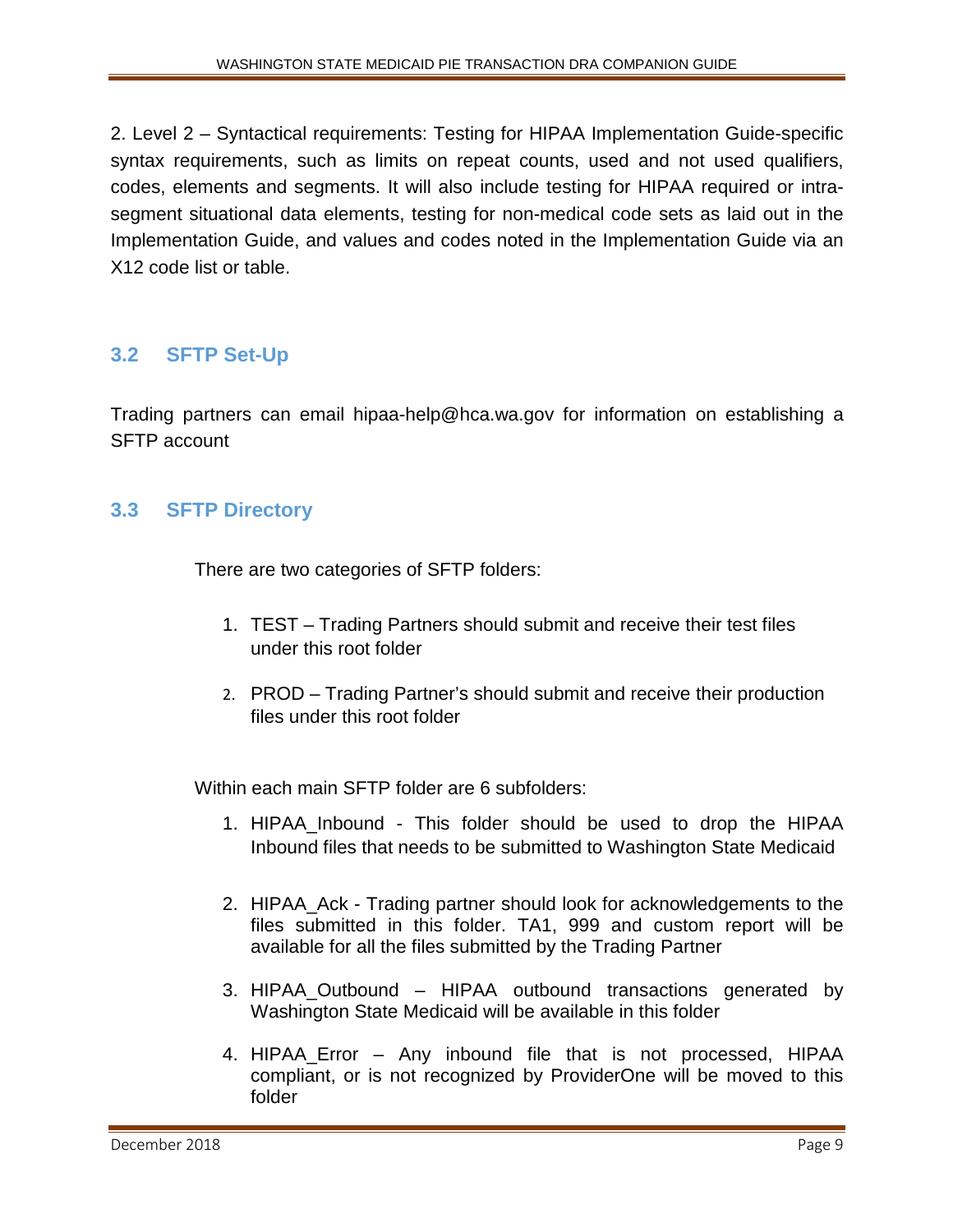- 5. HIPAA Working There is no functional use for this folder at this time
- 6. HIPAA ReadMe Important messages regarding password updates, outage information and general SFTP messages will be available within this folder.

#### <span id="page-9-0"></span>3.4 SFTP File Naming Convention

For PIE transactions:

HIPAA.<TPId>.<datetimestamp>.<originalfilename>.<dat>

Example of file name: HIPAA.123456789.010120132100.PIE.dat

<TPId> is the Trading Partner Id/ProviderOne ID

<datetimestamp> is the Date Timestamp

<originalfilename> is the original file name which is submitted by the trading partner.

All HIPAA submitted files MUST BE **.dat** files or they will not be processed

#### <span id="page-9-1"></span>3.5 General Information

For PIE transactions:

Transmission sizes are limited based on two factors:

Number of Segments/Records allowed by HCA

HCA file size limitations

HCA accepts PIE transaction files with single ISA/IEA and GS/GE envelopes. PIE transactions (with their limit of 5,000 repeats of Loop 2000C within an ST/SE envelop), can have multiple ST/SE envelops within the same GS/GE envelope.

HCA limits a file size to 10 MB while uploading PIE files through SFTP.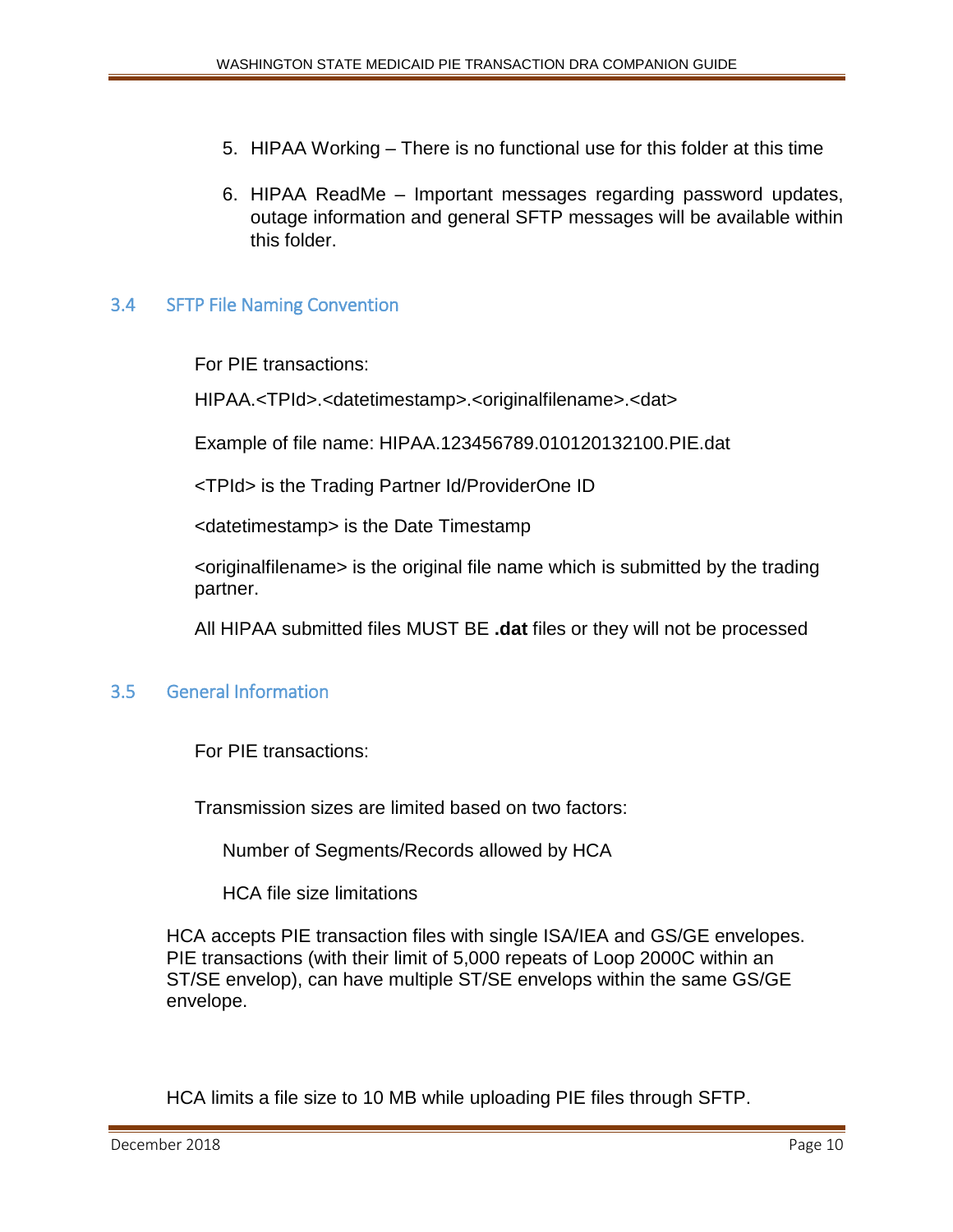# <span id="page-10-0"></span>4 CONNECTIVITY WITH THE PAYER / COMMUNICATIONS

Payers should use the contact information identified in Section 2. Getting Started to determine the appropriate process flows, transmission and re-transmission procedures, communications protocol and security specifications. All transmission must be secure in accordance with *45 CFR Parts 160, 162, and 164 Health Insurance Reform: Security Standards; Final Rule dated February 20, 2003*, which can be accessed via the following:[http://www.cms.hhs.gov/SecurityStandard/Downloads/securityfinalrule.pdf](https://www.cms.gov/Medicare/Prescription-Drug-Coverage/PrescriptionDrugCovContra/downloads/2019-part-D-application.pdf)

# <span id="page-10-1"></span>5 CONTACT INFORMATION

Once trading partner agreements have been completed, access has been granted, and production transmissions have begun, the contact information in section 2 should be used for issues that arise.

# <span id="page-10-2"></span>6 CONTROL SEGMENTS / ENVELOPES

The PIE Transaction conforms to ASC X12 Control Segments / Envelopes (ISA-IEA, GS-GE, and ST-SE) for Version 5010. Since files will be transmitted infrequently, files sizes will be large and will contain more than the usual number of records. Qualifiers to be used in the Sender Interchange ID Qualifier (ISA05) and Receiver Interchange ID Qualifier (ISA07) and identifiers to be used in Interchange Sender ID (ISA06) and Interchange Receiver ID (ISA08) will be specified in Section 9 Transaction Specific Information.

# <span id="page-10-3"></span>**7** ACKNOWLEDGEMENTS AND/OR REPORTS

A single positive ASC X12acknowledgement will be sent back to payers indicating that the transmission was received. For Version 5010, an implementation acknowledgement (999) will be sent. If a positive acknowledgement is not received within 24 hours, resend the file once only. If a positive acknowledgement is still not received, contact the Washington State Medicaid EDI Customer Service. Washington State Medicaid will not reply indicating which subscribers matched the Washington State Medicaid database.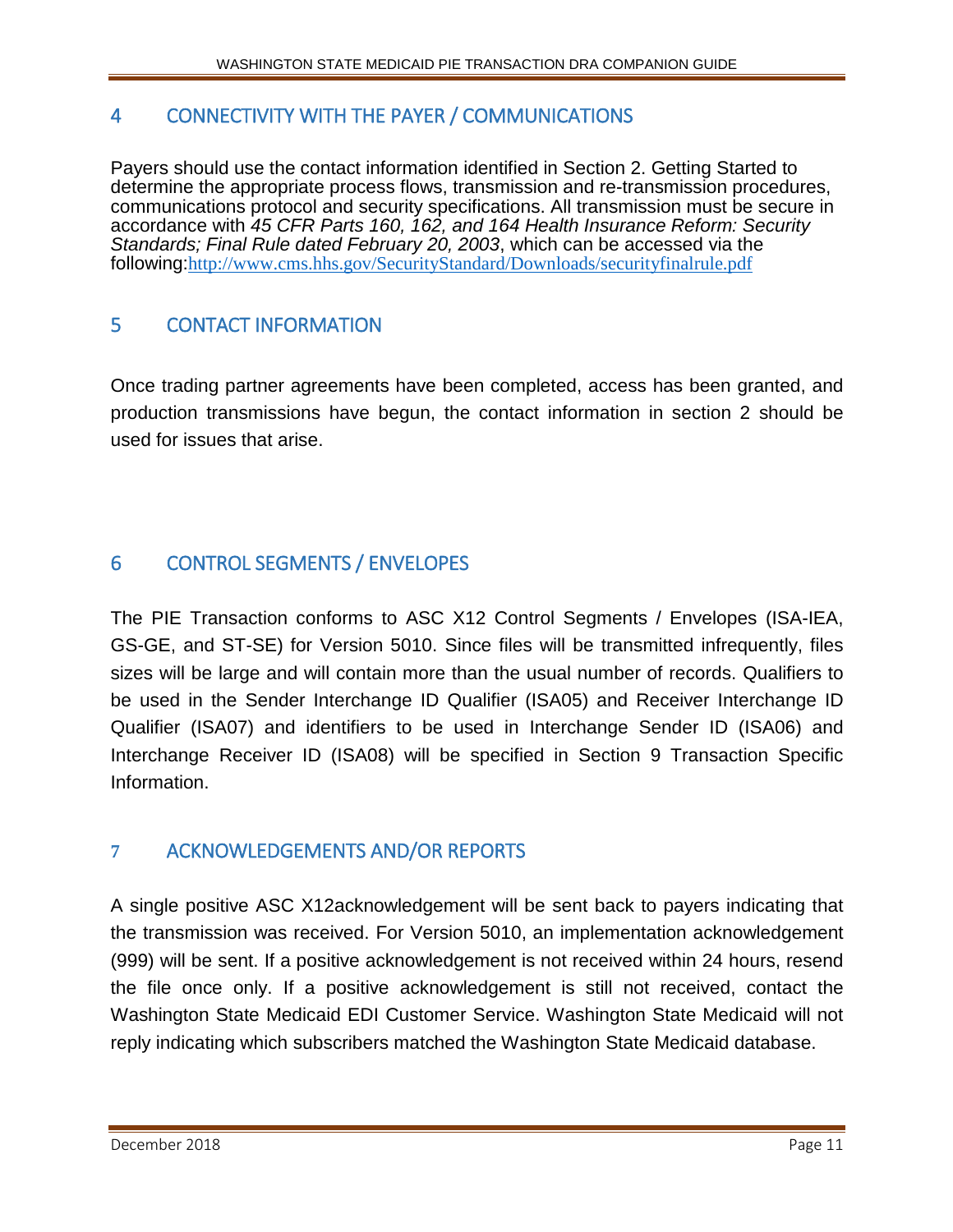#### <span id="page-11-0"></span>**8** TRADING PARTNER AGREEMENTS

The sharing of information received from the payers is limited to use by Washington State Medicaid and its vendor under contract with the Medicaid agency for purposes of data matching and coordination of benefits. The information in Section 2.2 Trading Partner Registration will be used to coordinate trading partner agreements.

# <span id="page-11-1"></span>**9** TRANSACTION SPECIFIC INFORMATION

Washington State Medicaid requires that all Eligibility or Benefit Information (EB segments) that are appropriate to the plan be included in the Subscriber Eligibility or Benefit Information loop (2110C); likewise the Dependent Eligibility or Benefit Information loop (2110D) is used to provide dependent related information. Payers should provide qualifiers that are appropriate to their coverage including, but not limited to, Eligibility Benefit Information (EB01) and Service Type Code (EB03). Washington State Medicaid requires a Subscriber Eligibility/Benefit date and Dependent Eligibility/Benefit Date (DTP segment) in the Subscriber Eligibility or Benefit Information loop (2110C) and Dependent Eligibility or Benefit Information loop (2110D) to specify actual start and end dates of coverage by subscriber or dependent. Qualifiers and dates sent in the PIE Transaction will be used by Washington State Medicaid to determine whether it is appropriate to submit a claim and may be used on 270s in the 270/271 Eligibility Transaction exchange.

In the table below Washington State Medicaid identifies various data components (i.e. loops, segments, elements or qualifiers) as  $-$  "Required when available". These components may be needed for subsequent EDI transactions. There are two primary ways a component may be used for subsequent EDI transactions:

Washington State Medicaid requires the component in order to support matching to the Washington State Medicaid database, thus ensuring that allocations of payment responsibility and subsequent claims submissions are appropriate.

When values appear in the Codes column, these values are the only values allowed. If no values are specified for a coded element, all valid codes appearing in the 270/271 Implementation Guide is allowed.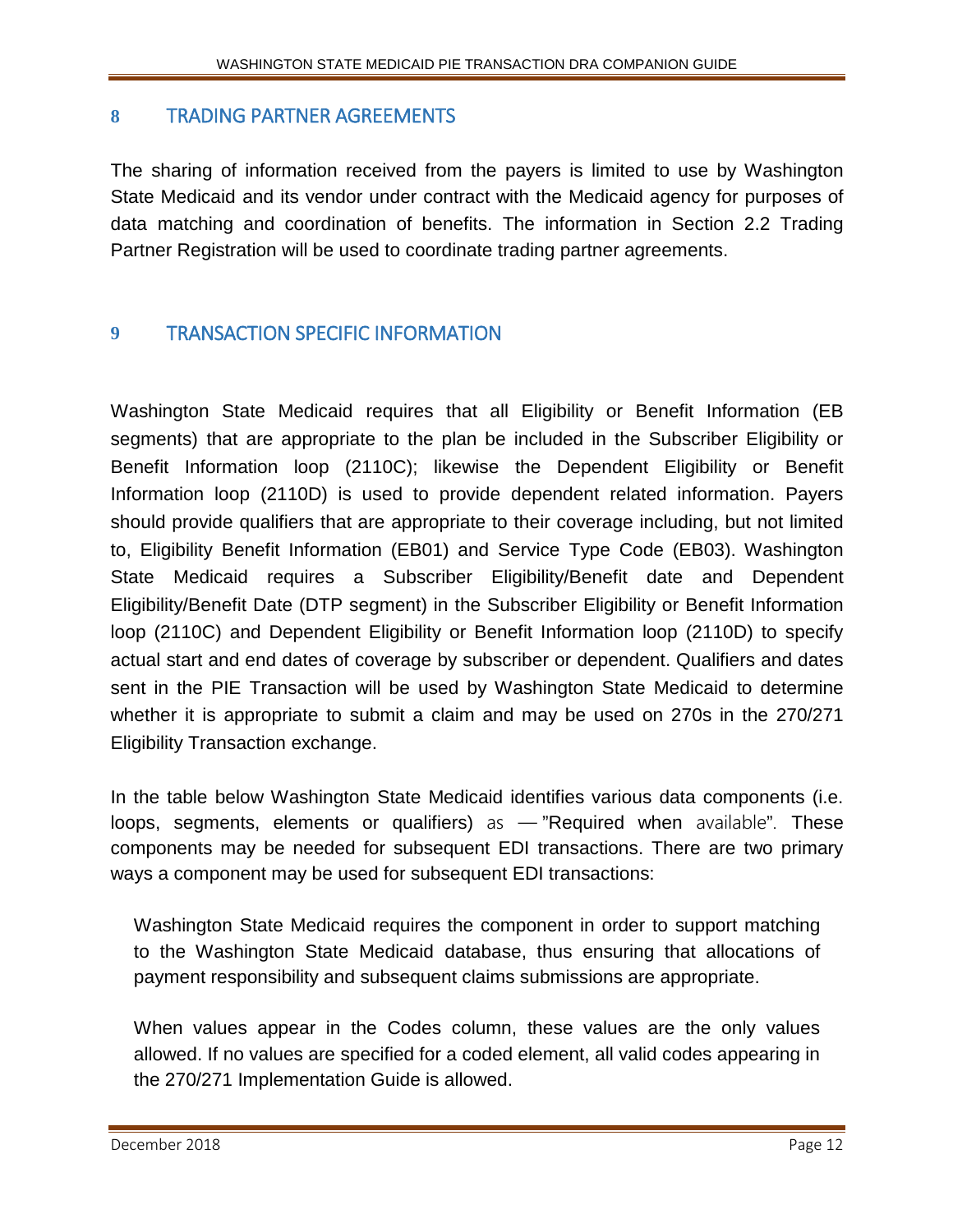At this time Washington State Medicaid supports Version 5010 only

Table 1 represents the specific information to be included in a PIE Transaction. All specifications must be adhered to unless both Washington State Medicaid and the payer mutually agree to any adjustments.

# <span id="page-12-0"></span>TABLE 1 – PIE TRANSACTION SPECIFIC INFORMATION

| Page #<br>5010                | Loop ID  | Reference    | Name                                                     | Codes | Length | Notes/Comments                                     |
|-------------------------------|----------|--------------|----------------------------------------------------------|-------|--------|----------------------------------------------------|
|                               |          |              | <b>Interchange Control Header</b>                        |       |        |                                                    |
| App. C                        | Envelope | <b>ISA01</b> | Authorization<br>Information<br>Qualifier                |       | 2/2    | Required. Please<br>use '00'                       |
| App. C                        | Envelope | <b>ISA03</b> | Security<br>Information<br>Qualifier                     |       | 2/2    | Required. Please<br>use '00'                       |
| App. C                        | Envelope | <b>ISA05</b> | Interchange ID<br>Qualifier                              |       | 2/2    | Required. Please<br>use 'ZZ'                       |
| App. C                        | Envelope | <b>ISA06</b> | Interchange<br>Sender ID                                 |       |        | Required. Health<br>Plan 9 digit<br>ProviderOne ID |
| App. C                        | Envelope | ISA07        | Interchange ID<br>Qualifier                              |       | 2/2    | Required. Please<br>use 'ZZ'                       |
| App. C                        | Envelope | <b>ISA08</b> | Interchange<br>Receiver ID                               |       | 15/15  | Required. Please<br>use '77045'                    |
| App. C                        | Envelope | <b>ISA11</b> | Interchange<br>Control<br><b>Standards</b><br>Identifier |       | 81/1   | Required. Please<br>Use '^'                        |
| App. C                        | Envelope | <b>ISA16</b> | Component<br>Element<br>Separator                        |       | 1/1    | Required. Please<br>use <sup>":</sup>              |
|                               |          |              | <b>Functional Group Header</b>                           |       |        |                                                    |
| App. C                        | Envelope | <b>GS01</b>  | Functional<br><b>Identifier Code</b>                     |       | 2/2    | Required. Please<br>use 'HB'                       |
| App. C                        | Envelope | GS02         | Application<br>Sender's Code                             |       | 2/15   | Required. Health<br>Plan 9 digit<br>ProviderOne ID |
| App. C                        | Envelope | GS03         | Application<br>Receiver's Code                           |       | 2/15   | Required. Please<br>use '77045'                    |
| App. C                        | Envelope | <b>GS08</b>  | Version /<br>Release /<br>Industry Identifier<br>Code    |       | 1/2    | Required. Please<br>use<br>'005010X279A1'          |
| <b>Transaction Set Header</b> |          |              |                                                          |       |        |                                                    |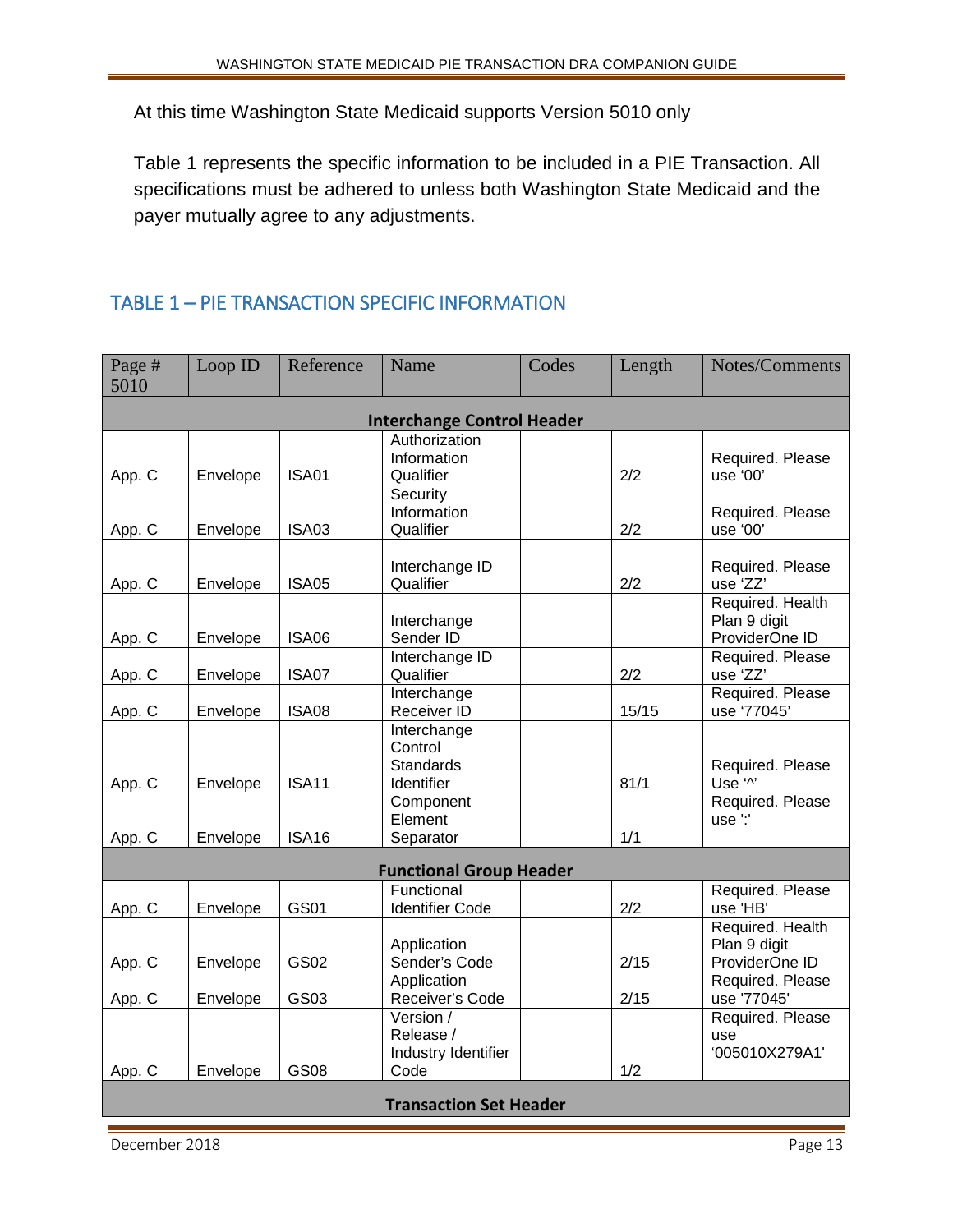|     |          |                 | <b>Transaction Set</b>                      |    |      | Required. Please                                                                                                                                                                                                                                                                  |
|-----|----------|-----------------|---------------------------------------------|----|------|-----------------------------------------------------------------------------------------------------------------------------------------------------------------------------------------------------------------------------------------------------------------------------------|
| 209 | Envelope | ST01            | <b>Identifier Code</b>                      |    | 3/3  | use '271'                                                                                                                                                                                                                                                                         |
|     |          |                 | Information                                 |    |      |                                                                                                                                                                                                                                                                                   |
| 218 | 2100A    | NM <sub>1</sub> | <b>Source Name</b>                          |    |      | Required                                                                                                                                                                                                                                                                          |
| 220 | 2100A    | <b>NM109</b>    | Identification<br>Code                      |    | 2/80 | Required.<br>Required. Health<br>Plan 9 digit<br>ProviderOne ID<br>Should be<br>identical to ISA06<br>and GS02                                                                                                                                                                    |
|     |          |                 | <b>Information</b>                          |    |      |                                                                                                                                                                                                                                                                                   |
| 232 | 2100B    | NM <sub>1</sub> | <b>Receiver Name</b>                        |    |      | Required                                                                                                                                                                                                                                                                          |
| 233 | 2100B    | <b>NM103</b>    | Information<br><b>Receiver Last</b><br>Name |    | 1/60 | Required.<br>Please use 'WA<br><b>STATE</b><br>MEDICAID'                                                                                                                                                                                                                          |
|     |          |                 |                                             |    |      |                                                                                                                                                                                                                                                                                   |
|     |          |                 | Identification                              |    |      | Please use                                                                                                                                                                                                                                                                        |
| 235 | 2100B    | NM109           | Code                                        |    | 2/80 | '77045'.                                                                                                                                                                                                                                                                          |
| 249 | 2100C    | NM <sub>1</sub> | <b>Subscriber Name</b>                      |    |      | Required                                                                                                                                                                                                                                                                          |
| 250 | 2100C    | <b>NM103</b>    | Subscriber Last<br>Name                     |    | 1/35 | Required                                                                                                                                                                                                                                                                          |
| 250 | 2100C    | <b>NM104</b>    | <b>Subscriber First</b><br>Name             |    | 1/25 | Required                                                                                                                                                                                                                                                                          |
| 250 | 2100C    | <b>NM105</b>    | Subscriber<br>Middle Name or<br>Initial     |    | 1/25 | Required when<br>available.                                                                                                                                                                                                                                                       |
| 251 | 2100C    | <b>NM108</b>    | Identification<br><b>Code Qualifier</b>     | MI | 1/2  | Required                                                                                                                                                                                                                                                                          |
| 251 | 2100C    | NM109           | Identification<br>Code                      |    | 2/80 | Required. Send<br>Member<br>Identification<br>Number or unique<br>identifier required<br>by the payer on<br>claims<br>submissions.                                                                                                                                                |
| 253 | 2100C    | <b>REF</b>      | Subscriber<br>Additional<br>Identification  |    |      | Required. Send<br>a REF segment<br>for each identifier<br>available to<br>optimize matching<br>to the Medicaid<br>agency database.<br>The first<br>occurrence of the<br><b>REF</b> additional<br>information must<br>be -SY Social<br><b>Security Number</b><br>as defined below. |
|     |          |                 | Reference                                   |    |      |                                                                                                                                                                                                                                                                                   |
| 254 | 2100C    | REF01           | Identification<br>Qualifier                 |    | 2/3  |                                                                                                                                                                                                                                                                                   |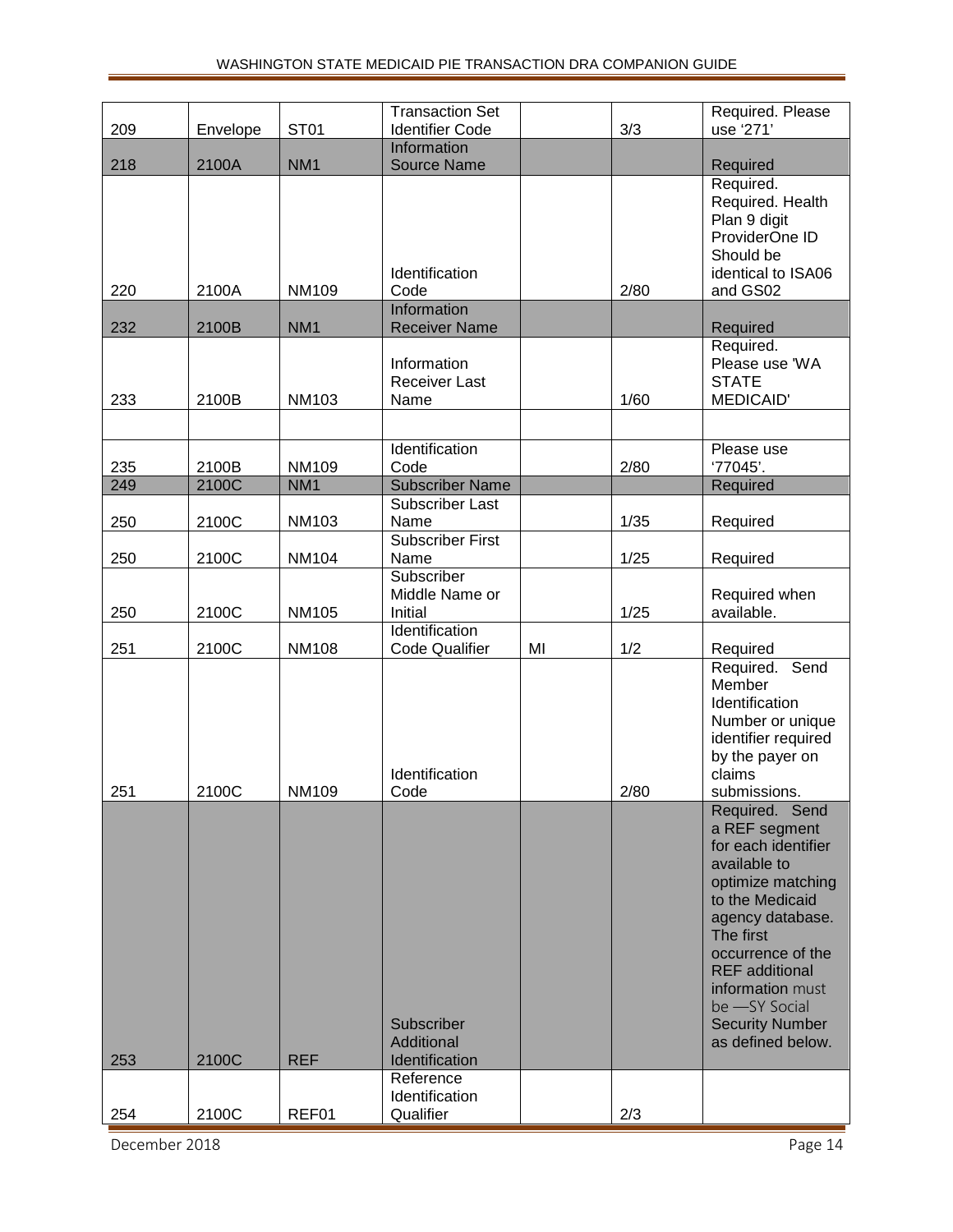|     |       |                | Social Security<br>Number                | SY              |      | Required. Send<br>the -SY Social<br><b>Security Number</b><br>in the first REF<br>segment.                                                                   |
|-----|-------|----------------|------------------------------------------|-----------------|------|--------------------------------------------------------------------------------------------------------------------------------------------------------------|
|     |       |                | Subscriber<br>Supplemental               |                 |      |                                                                                                                                                              |
| 256 | 2100C | REF02          | Identifier                               |                 | 1/30 |                                                                                                                                                              |
|     |       |                | <b>Social Security</b><br>Number         |                 | 10   | Required. Send<br>the Social Security<br>Number in the first<br>REF segment. If<br>the Social Security<br>Number is not<br>available, send $-$<br>999999999. |
|     |       |                | Subscriber                               |                 |      | Required when                                                                                                                                                |
| 257 | 2100C | N <sub>3</sub> | <b>Address</b><br>Subscriber             |                 |      | available.<br>Required when                                                                                                                                  |
| 257 | 2100C | N301           | <b>Address Line</b>                      |                 | 1/55 | available.                                                                                                                                                   |
| 258 | 2100C | N302           | Subscriber<br><b>Address Line</b>        |                 | 1/55 | Required when<br>the second<br>address line<br>exists.                                                                                                       |
| 259 | 2100C | N <sub>4</sub> | Subscriber City,<br>State, Zip Code      |                 |      | Required when<br>available.                                                                                                                                  |
| 260 | 2100C | N401           | <b>Subscriber City</b><br>Name           |                 | 2/30 | Required when<br>available.                                                                                                                                  |
| 260 | 2100C | N402           | Subscriber State<br>Code                 |                 | 2/2  | Required when<br>available.                                                                                                                                  |
| 260 | 2100C | N403           | Subscriber<br>Postal Zone or<br>Zip Code |                 | 3/15 | Required when<br>available.                                                                                                                                  |
| 268 | 2100C | <b>DMG</b>     | Subscriber<br>Demographic<br>Information |                 |      | Required                                                                                                                                                     |
| 269 | 2100C | DMG02          | Subscriber Birth<br>Date                 |                 | 1/35 | Required                                                                                                                                                     |
| 269 | 2100C | DMG03          | Subscriber<br>Gender Code                |                 | 1/1  | Required                                                                                                                                                     |
| 284 | 2100C | <b>DTP</b>     | <b>Subscriber Date</b>                   |                 |      | Required. Send<br>the Date Time<br>Period that<br>reflects the total<br>time period<br>covered by the<br>PIE Transaction.                                    |
| 284 | 2100C | DTP01          | Date Time<br>Qualifier                   | 307             | 3/3  | Required                                                                                                                                                     |
| 284 | 2100C | DTP02          | Date Time Period<br>Qualifier            | RD <sub>8</sub> | 2/3  | Required                                                                                                                                                     |
| 284 | 2100C | DTP03          | Date Time Period                         |                 | 1/35 | Required. Send<br>the date range<br>that reflects the<br>total time period<br>covered by the                                                                 |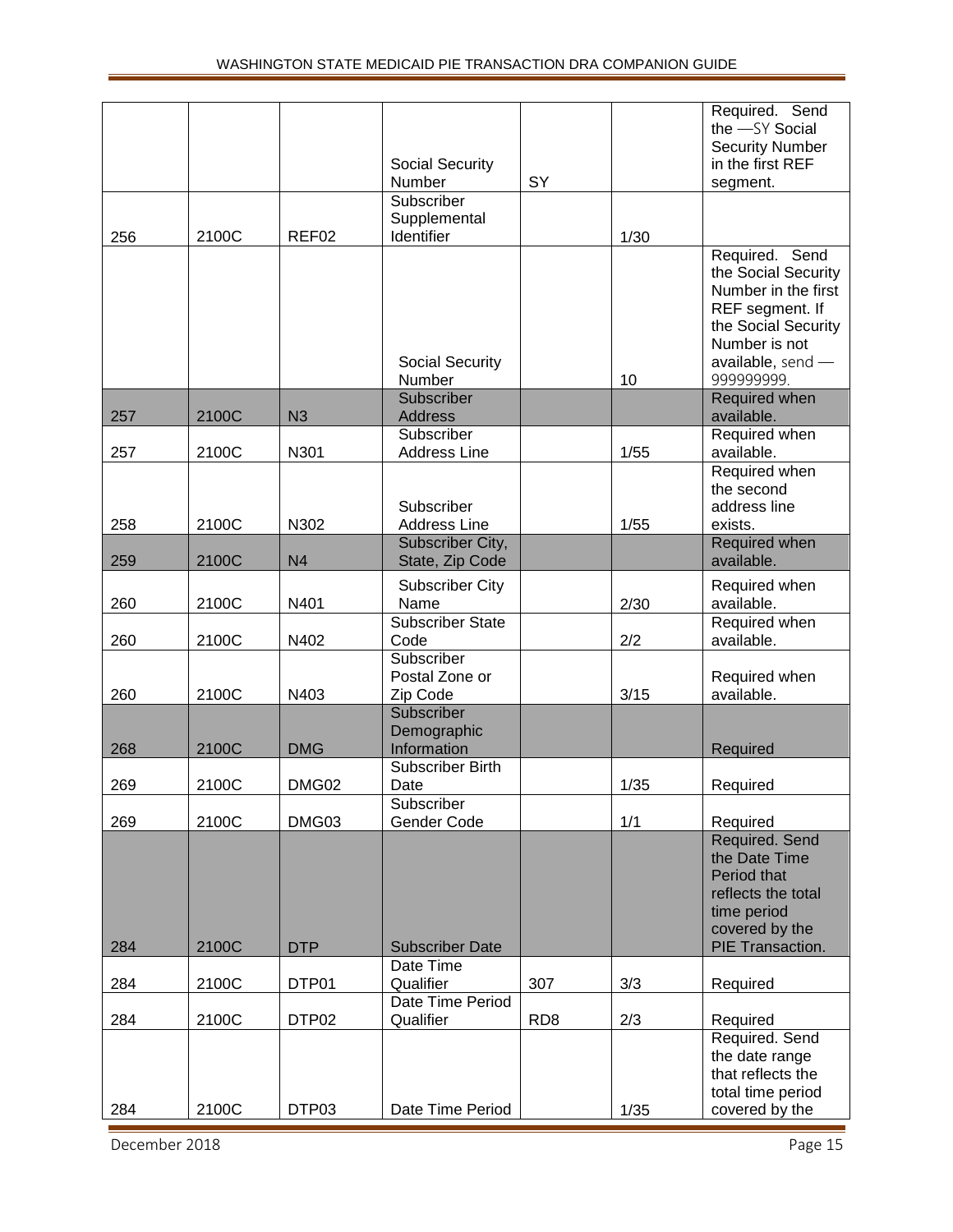|     |       |            |                                                 |  | PIE Transaction.<br>For instance, if the<br>information source<br>is providing data<br>covering the last 3<br>years, this date<br>range would show<br>a 3 year time<br>period ending<br>today even if the<br>subscriber was<br>only covered<br>during the last<br>year.                                              |
|-----|-------|------------|-------------------------------------------------|--|----------------------------------------------------------------------------------------------------------------------------------------------------------------------------------------------------------------------------------------------------------------------------------------------------------------------|
| 289 | 2110C | EB         | Eligibility or<br><b>Benefit</b><br>Information |  | Required. Send all<br>EB segments and<br>EB03 (Service<br>Type Code)<br>qualifiers needed<br>in order to fully<br>describe the<br>coverage. Do not<br>send inactive<br>coverage<br>$(EB01=6).$<br>Service Type<br>Codes submitted<br>need to align with<br>the CAQH CORE<br>Phase 2<br><b>Operating Rule</b><br>260. |
| 309 | 2110C | <b>HSD</b> | <b>Health Care</b><br><b>Services Delivery</b>  |  | Required when<br>needed to fully<br>define the<br>eligibility or benefit<br>represented by<br>the preceding EB<br>segment.                                                                                                                                                                                           |
| 314 | 2110C | <b>REF</b> | Subscriber<br>Additional<br>Information         |  | Required when<br>additional<br>identifiers are<br>required on claims<br>relating to the<br>eligibility or benefit<br>represented by<br>the preceding EB<br>segment.                                                                                                                                                  |
| 317 | 2110C | <b>DTP</b> | Subscriber<br>Eligibility/Benefit<br>Date       |  | Required. Send<br>the Date Time<br>Period that<br>describes the<br>eligibility or benefit<br>represented by<br>the preceding EB<br>segment.                                                                                                                                                                          |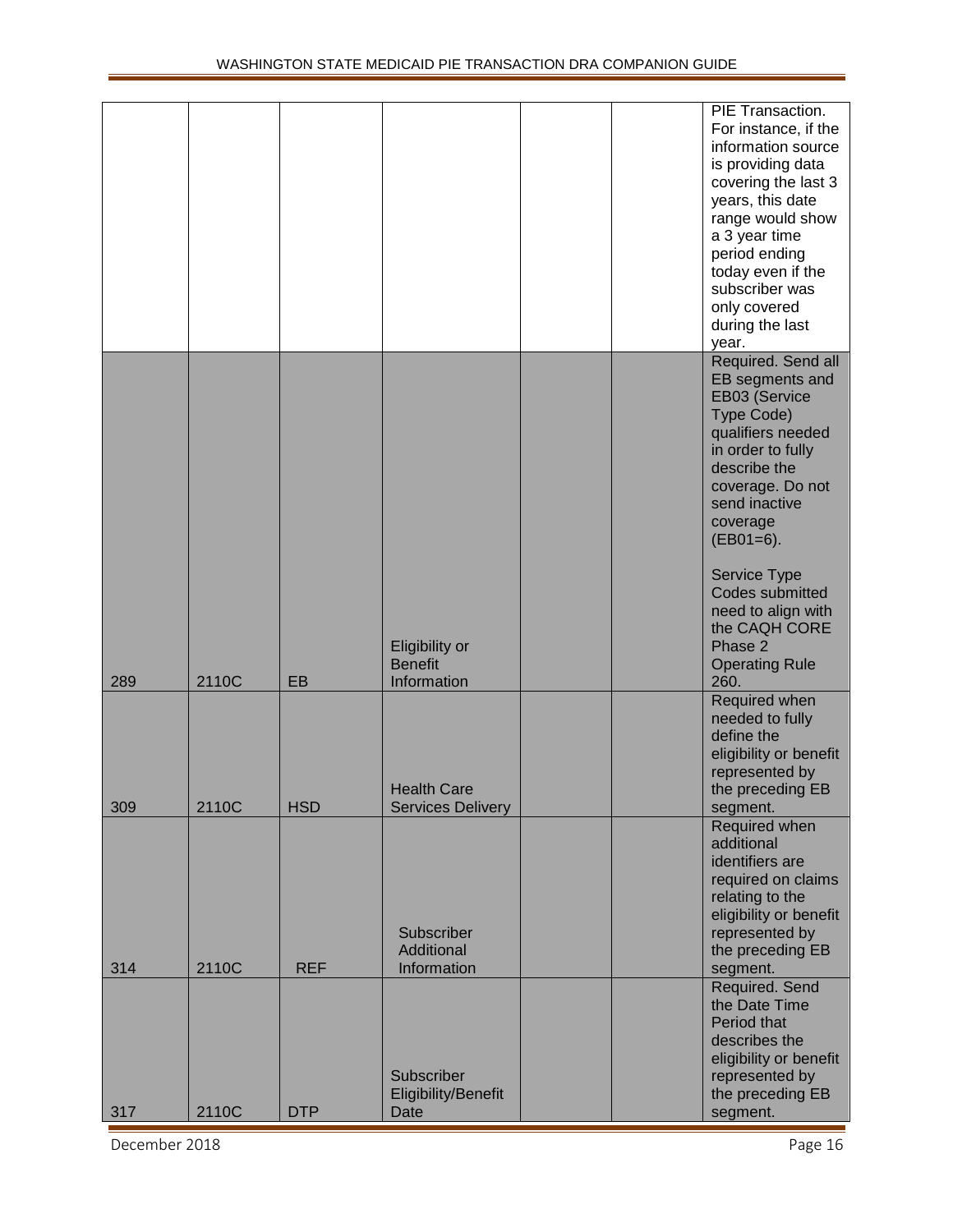|     |       |                   | Date Time                                                               |                 |      |                                                                                                                                                                                                                                                                                                                                                          |
|-----|-------|-------------------|-------------------------------------------------------------------------|-----------------|------|----------------------------------------------------------------------------------------------------------------------------------------------------------------------------------------------------------------------------------------------------------------------------------------------------------------------------------------------------------|
| 317 | 2110C | DTP01             | Qualifier                                                               | 307             | 3/3  | Required                                                                                                                                                                                                                                                                                                                                                 |
|     |       |                   | Date Time Period                                                        |                 |      |                                                                                                                                                                                                                                                                                                                                                          |
| 318 | 2110C | DTP <sub>02</sub> | <b>Format Qualifier</b><br>Eligibility or                               | RD <sub>8</sub> | 2/3  | Required<br>Required. Send<br>the Date Time<br>Period that<br>represents the<br>actual start and<br>end of the<br>eligibility or benefit<br>represented by<br>the preceding EB<br>segment. If the<br>eligibility or benefit<br>is open-ended<br>(i.e., no end date),<br>send a date range<br>with an ending<br>date in the future,<br>but not farther in |
| 318 | 2110C | DTP03             | <b>Benefit Date</b><br><b>Time Period</b>                               |                 | 1/35 | the future than<br>12/31/2099.                                                                                                                                                                                                                                                                                                                           |
| 329 | 2120C |                   | Subscriber<br><b>Benefit Related</b><br>Entity                          |                 |      | subscriber's<br>benefit-related<br>entity information<br>(such as another<br>information<br>source) is<br>available, e.g. a<br>pharmacy benefit<br>manager<br>contracted by the<br>information<br>source.                                                                                                                                                |
| 335 | 2120C | N3                | Subscriber<br><b>Benefit Related</b><br><b>Entity Address</b>           |                 |      | Required when<br>available                                                                                                                                                                                                                                                                                                                               |
| 336 | 2120C | N <sub>4</sub>    | Subscriber<br><b>Benefit Related</b><br>Entity City, State,<br>Zip Code |                 |      | Required when<br>available                                                                                                                                                                                                                                                                                                                               |
| 347 | 2000D | <b>HL</b>         | Dependent Level                                                         |                 |      | Refer to the 5010<br>Implementation<br>Guides for usage<br>of the dependent<br>loop.                                                                                                                                                                                                                                                                     |
|     |       |                   | Dependent                                                               |                 |      |                                                                                                                                                                                                                                                                                                                                                          |
| 354 | 2100D | NM <sub>1</sub>   | Name                                                                    |                 |      | Required                                                                                                                                                                                                                                                                                                                                                 |
| 355 | 2100D | <b>NM103</b>      | Dependent Last<br>Name                                                  |                 | 1/35 | Required                                                                                                                                                                                                                                                                                                                                                 |
| 355 | 2100D | <b>NM104</b>      | Dependent First<br>Name                                                 |                 | 1/25 | Required                                                                                                                                                                                                                                                                                                                                                 |
| 355 | 2100D | <b>NM105</b>      | Dependent<br>Middle Name                                                |                 | 1/25 | Required when<br>Available                                                                                                                                                                                                                                                                                                                               |
| 357 | 2100D | <b>REF</b>        | Dependent                                                               |                 |      | Required. Send                                                                                                                                                                                                                                                                                                                                           |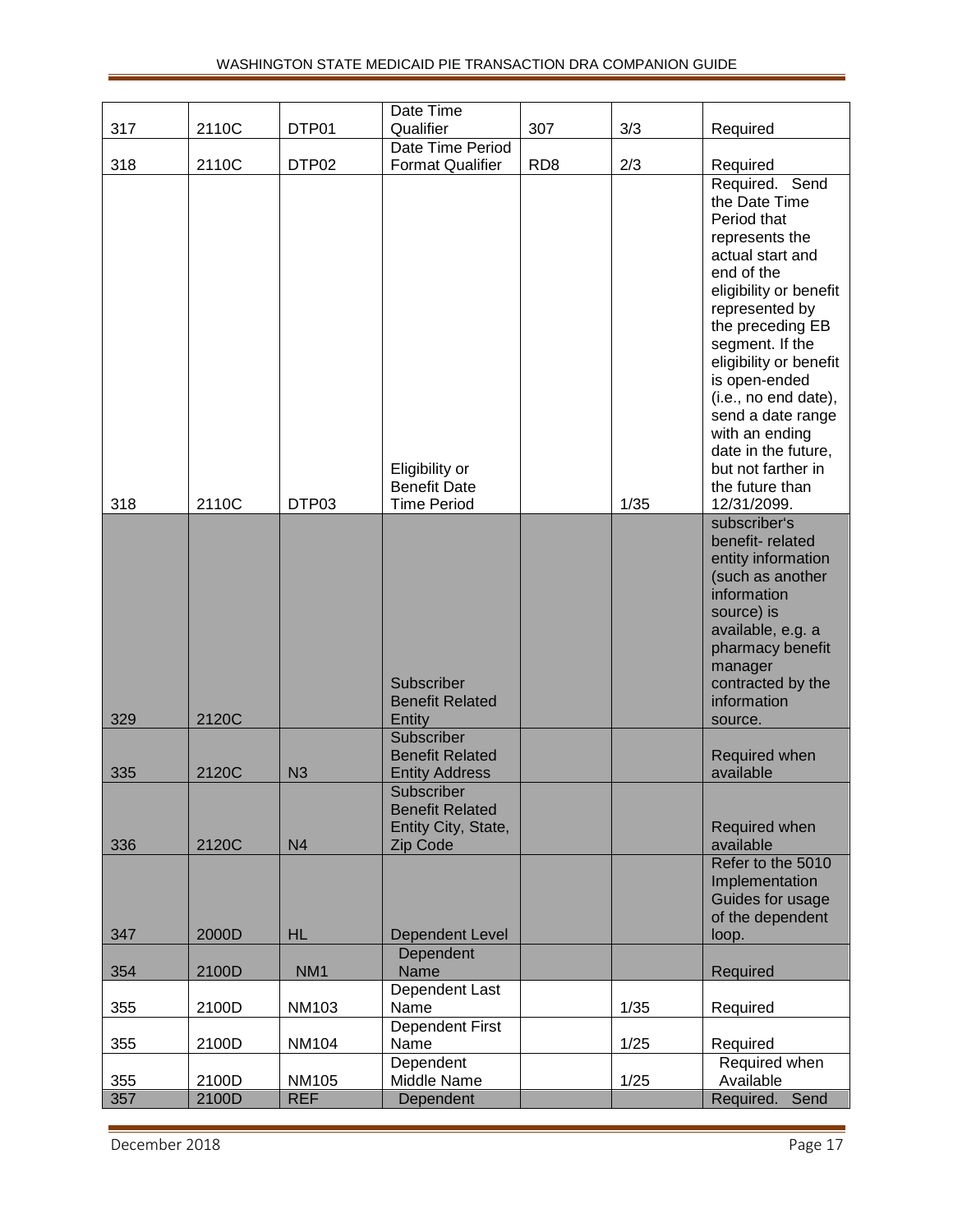|     |       |                | Additional<br>Information                             |    |      | a REF segment<br>for each identifier<br>available in the<br>information source<br>database to<br>optimize matching<br>to the Medicaid<br>agency database.<br>The first<br>occurrence of the<br><b>REF</b> additional<br>information must<br>be -SY Social<br><b>Security Number</b><br>as defined below. |
|-----|-------|----------------|-------------------------------------------------------|----|------|----------------------------------------------------------------------------------------------------------------------------------------------------------------------------------------------------------------------------------------------------------------------------------------------------------|
| 358 | 2100D | REF01          | Dependent<br>Reference<br>Identification<br>Qualifier |    | 2/3  |                                                                                                                                                                                                                                                                                                          |
|     |       |                | Social Security<br>Number                             | SY |      | Required. Send<br>the -SYD Social<br><b>Security Number</b><br>in the first REF<br>segment.                                                                                                                                                                                                              |
|     |       |                | Dependent<br>Supplemental                             |    |      |                                                                                                                                                                                                                                                                                                          |
| 360 | 2100D | REF02          | Identifier<br>Social Security                         |    | 1/30 | Required. Send<br>the Social Security<br>Number in the first<br>REF segment. If<br>the Social Security<br>Number is not<br>available, send $-$                                                                                                                                                           |
|     |       |                | Number                                                |    | 10   | 999999990                                                                                                                                                                                                                                                                                                |
| 361 | 2100D | N3             | Dependent<br><b>Address</b>                           |    |      | Required when<br>available.                                                                                                                                                                                                                                                                              |
| 361 | 2100D | N301           | Dependent<br><b>Address Line</b>                      |    | 1/55 | Required when<br>available.                                                                                                                                                                                                                                                                              |
| 362 | 2100D | N302           | Dependent<br><b>Address Line</b>                      |    | 1/55 | Required when<br>the second<br>address line<br>exists.                                                                                                                                                                                                                                                   |
| 364 | 2100D | N <sub>4</sub> | Dependent City,<br>State, Zip Code                    |    |      | Required when<br>available.                                                                                                                                                                                                                                                                              |
| 364 | 2100D | N403           | Dependent<br>Postal Zone or<br>ZIP Code               |    | 3/15 | Required when<br>available.                                                                                                                                                                                                                                                                              |
| 372 | 2100D | <b>DMG</b>     | Dependent<br>Demographic<br>Information               |    |      | Required                                                                                                                                                                                                                                                                                                 |
| 373 | 2100D | DMG02          | Dependent Birth<br>Date                               |    | 1/35 | Required                                                                                                                                                                                                                                                                                                 |
| 373 | 2100D | DMG03          | Dependent<br>Gender Code                              |    | 1/1  | Required                                                                                                                                                                                                                                                                                                 |
| 375 | 2100D | <b>INS</b>     | Dependent                                             |    |      | Required when                                                                                                                                                                                                                                                                                            |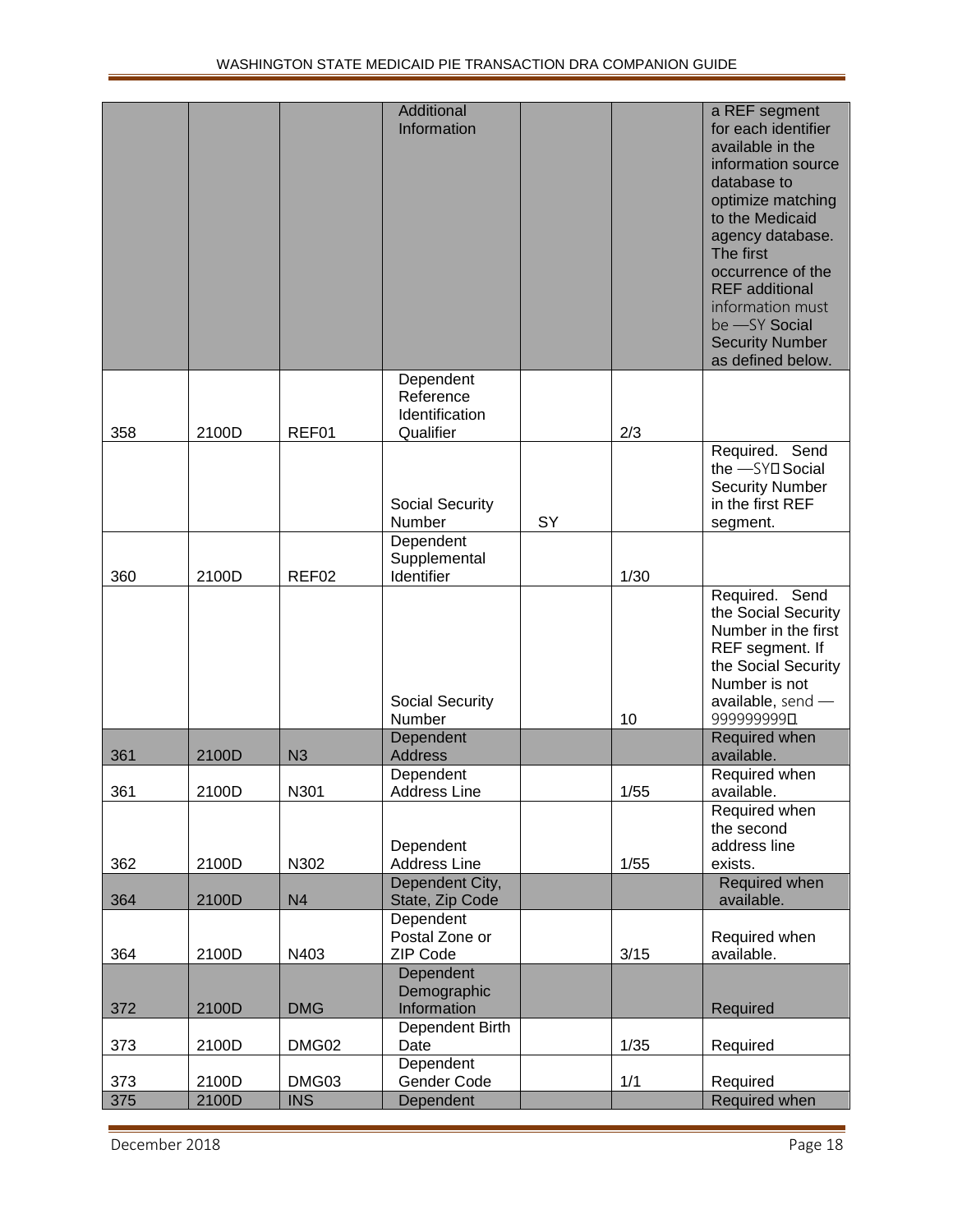|     |       |              | Relationship                |                 |      | available.                              |
|-----|-------|--------------|-----------------------------|-----------------|------|-----------------------------------------|
|     |       |              | Insured                     |                 |      |                                         |
| 376 | 2100D | <b>INS01</b> | Indicator                   | ${\sf N}$       | 1/1  | Required                                |
|     |       |              | Individual<br>Relationship  |                 |      |                                         |
| 376 | 2100D | <b>INS02</b> | Code                        |                 | 2/2  | Required                                |
|     |       |              | <b>Birth Sequence</b>       |                 |      | Required when                           |
| 377 | 2100D | <b>INS17</b> | Number                      |                 | 1/9  | available.                              |
|     |       |              |                             |                 |      | Required. Send                          |
|     |       |              |                             |                 |      | the Date Time<br>Period that            |
|     |       |              |                             |                 |      | reflects the total                      |
|     |       |              |                             |                 |      | time period                             |
|     |       |              |                             |                 |      | covered by the                          |
| 388 | 2100D | <b>DTP</b>   | Dependent Date<br>Date Time |                 |      | PIE Transaction.                        |
| 388 | 2100D | DTP01        | Qualifier                   | 307             | 3/3  | Required                                |
|     |       |              | Date Time Period            |                 |      |                                         |
| 388 | 2100D | DTP02        | <b>Format Qualifier</b>     | RD <sub>8</sub> | 2/3  | Required                                |
|     |       |              |                             |                 |      | Required. Send                          |
|     |       |              |                             |                 |      | the date range<br>that reflects the     |
|     |       |              |                             |                 |      | total time period                       |
|     |       |              |                             |                 |      | covered by the                          |
|     |       |              |                             |                 |      | PIE Transaction.                        |
|     |       |              |                             |                 |      | For instance, if the                    |
|     |       |              |                             |                 |      | information source<br>is providing data |
|     |       |              |                             |                 |      | covering the last 3                     |
|     |       |              |                             |                 |      | years, this date                        |
|     |       |              |                             |                 |      | range would show                        |
|     |       |              |                             |                 |      | a 3 year time                           |
|     |       |              |                             |                 |      | period ending<br>today even if the      |
|     |       |              |                             |                 |      | dependent was                           |
|     |       |              |                             |                 |      | only covered                            |
|     |       |              |                             |                 |      | during the last                         |
| 388 | 2100D | DPT03        | Date Time Period            |                 | 1/35 | year.                                   |
|     |       |              |                             |                 |      | Required. Send                          |
|     |       |              |                             |                 |      | all EB segments<br>and EB03             |
|     |       |              |                             |                 |      | (Service Type                           |
|     |       |              |                             |                 |      | Code) qualifiers                        |
|     |       |              |                             |                 |      | needed in order to                      |
|     |       |              |                             |                 |      | fully describe the                      |
|     |       |              |                             |                 |      | coverage. Do not<br>send inactive       |
|     |       |              |                             |                 |      | coverage                                |
|     |       |              |                             |                 |      | $(EB01=6).$                             |
|     |       |              |                             |                 |      | Service Type                            |
|     |       |              |                             |                 |      | Codes submitted                         |
|     |       |              |                             |                 |      | need to align with                      |
|     |       |              | Eligibility or              |                 |      | the CAQH CORE<br>Phase 2                |
|     |       |              | <b>Benefit</b>              |                 |      | <b>Operating Rule</b>                   |
| 394 | 2110D | EB           | Information                 |                 |      | 260.                                    |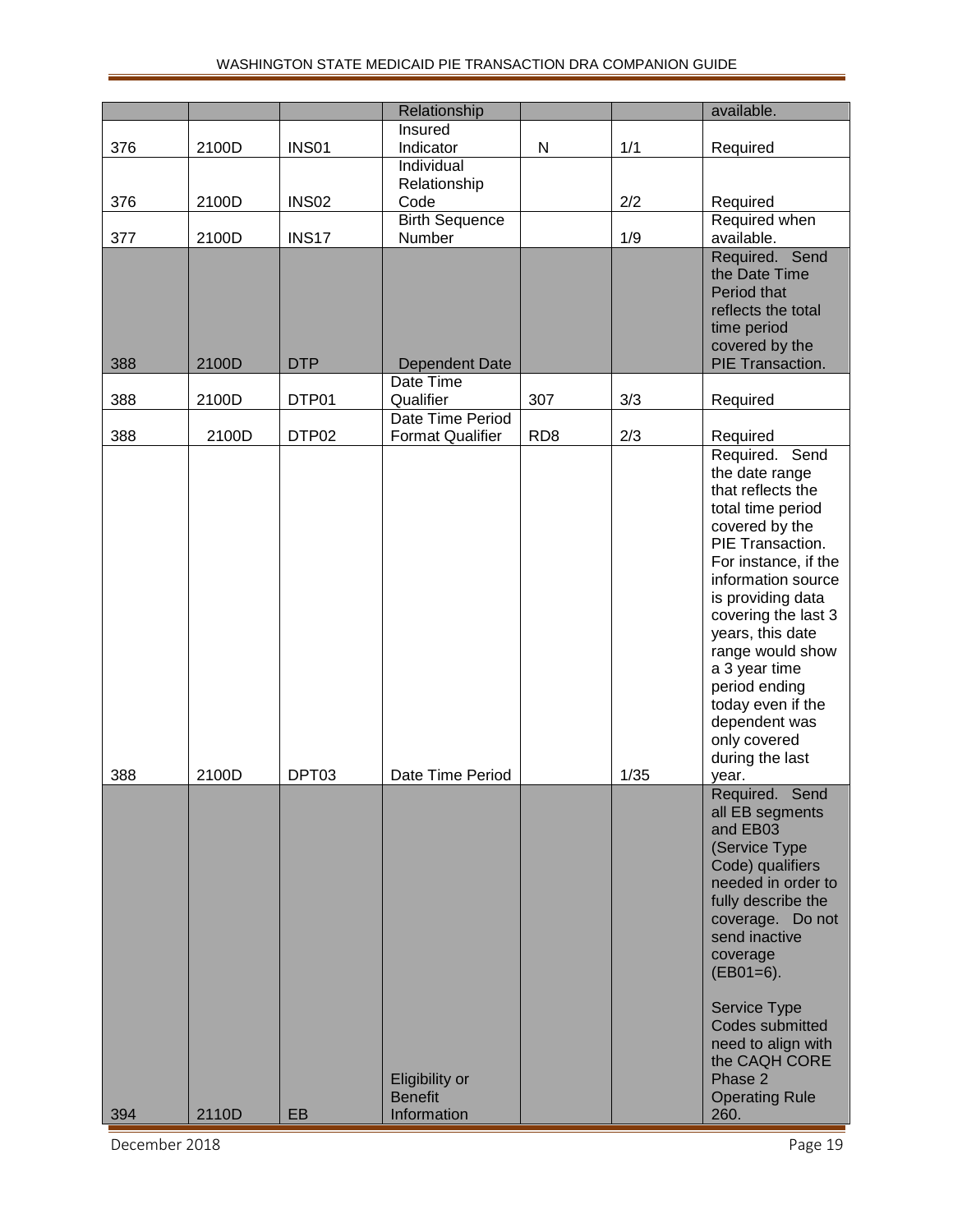| 413 | 2110D | <b>HSD</b>        | <b>Health Care</b><br><b>Services Delivery</b>              |                 |      | Required when<br>needed to fully<br>define the<br>eligibility or benefit<br>represented by<br>the preceding EB<br>segment.                                                                                                                                                                                                                                                     |
|-----|-------|-------------------|-------------------------------------------------------------|-----------------|------|--------------------------------------------------------------------------------------------------------------------------------------------------------------------------------------------------------------------------------------------------------------------------------------------------------------------------------------------------------------------------------|
| 417 | 2110D | <b>REF</b>        | Dependent<br>Additional<br>Information                      |                 |      | Required when<br>additional<br>identifiers are<br>required on claims<br>relating to the<br>eligibility or benefit<br>represented by<br>the preceding EB<br>segment.                                                                                                                                                                                                            |
| 421 | 2110D | <b>DTP</b>        | Dependent<br>Eligibility /<br><b>Benefit Date</b>           |                 |      | Required. Send<br>the Date Time<br>Period that<br>describes the<br>eligibility or benefit<br>represented by<br>the preceding EB<br>segment.                                                                                                                                                                                                                                    |
| 421 | 2110D | DTP01             | Date Time<br>Qualifier                                      | 307             | 3/3  | Required                                                                                                                                                                                                                                                                                                                                                                       |
| 421 | 2110D | DTP <sub>02</sub> | Date Time Period<br><b>Format Qualifier</b>                 | RD <sub>8</sub> | 2/3  | Required                                                                                                                                                                                                                                                                                                                                                                       |
| 421 | 2110D | DTP03             | Eligibility or<br><b>Benefit Date</b><br><b>Time Period</b> |                 | 1/35 | Required. Send<br>the Date Time<br>Period that<br>represents the<br>actual start and<br>end of the<br>eligibility or benefit<br>represented by<br>the preceding EB<br>segment. If the<br>eligibility or benefit<br>is open-ended<br>(i.e., no end date),<br>send a date range<br>with an ending<br>date in the future,<br>but not farther in<br>the future than<br>12/31/2099. |
| 433 | 2120D |                   | Dependent<br><b>Benefit Related</b><br>Entity               |                 |      | Required when a<br>dependent's<br>benefit-related<br>entity information<br>(such as another<br>information<br>source) is<br>available, e.g. a<br>pharmacy benefit<br>manager                                                                                                                                                                                                   |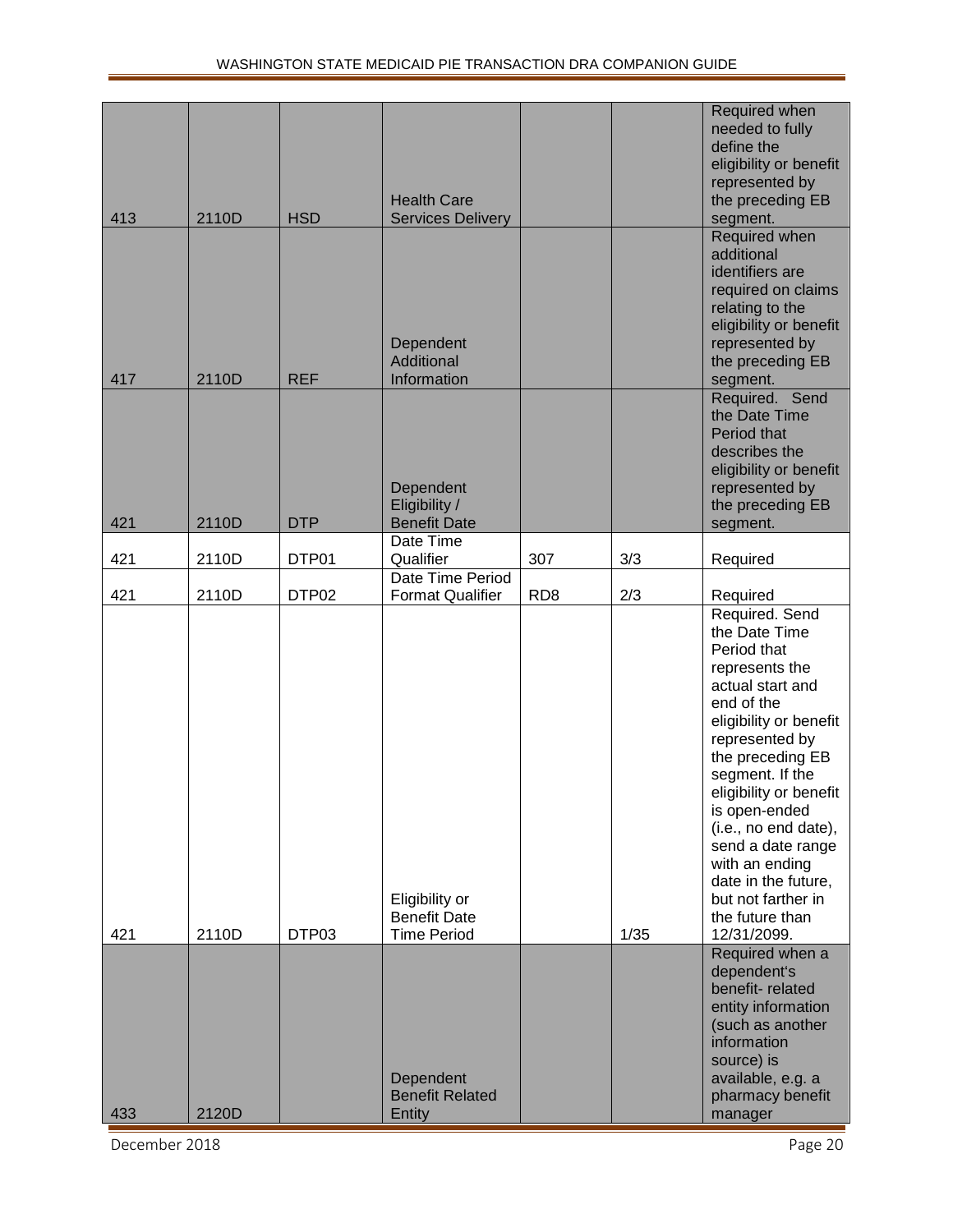|     |       |                |                                                                        | contracted by the<br>information<br>source. |
|-----|-------|----------------|------------------------------------------------------------------------|---------------------------------------------|
| 438 | 2120D | N <sub>3</sub> | Dependent<br><b>Benefit Related</b><br><b>Entity Address</b>           | Required when<br>available.                 |
| 439 | 2120D | N <sub>4</sub> | Dependent<br><b>Benefit Related</b><br>Entity City, State,<br>Zip Code | Required when<br>available.                 |

# <span id="page-20-0"></span>Appendix A Business Scenarios

The PIE Transaction will be submitted on a predetermined schedule and frequency as agreed upon with Washington State Medicaid. The Health Care Eligibility Benefit Inquiry and Response (270/271) may be used to clarify or update coverage information as part of the Medicaid coordination of benefits and cost recovery processes. For more information about the business context and the benefits to payers and Medicaid agencies, visit the following:

<span id="page-20-1"></span>[www.cms.gov/Medicare/Coordination-of-Benefits-and-Recovery](https://www.cms.gov/Medicare/Coordination-of-Benefits-and-Recovery/Beneficiary-Services/Medicares-Recovery-Process/Medicares-Recovery-Process.html)

## Appendix B Change Summary

<span id="page-20-2"></span>TABLE 2 – CHANGE SUMMARY

| 1.0 | 06/19/2013 | <b>Washington State Medicaid</b> | <b>Initial Version</b>    |
|-----|------------|----------------------------------|---------------------------|
| 2.0 | 12/03/2018 | <b>Washington State Medicaid</b> | <b>Updated Hyperlinks</b> |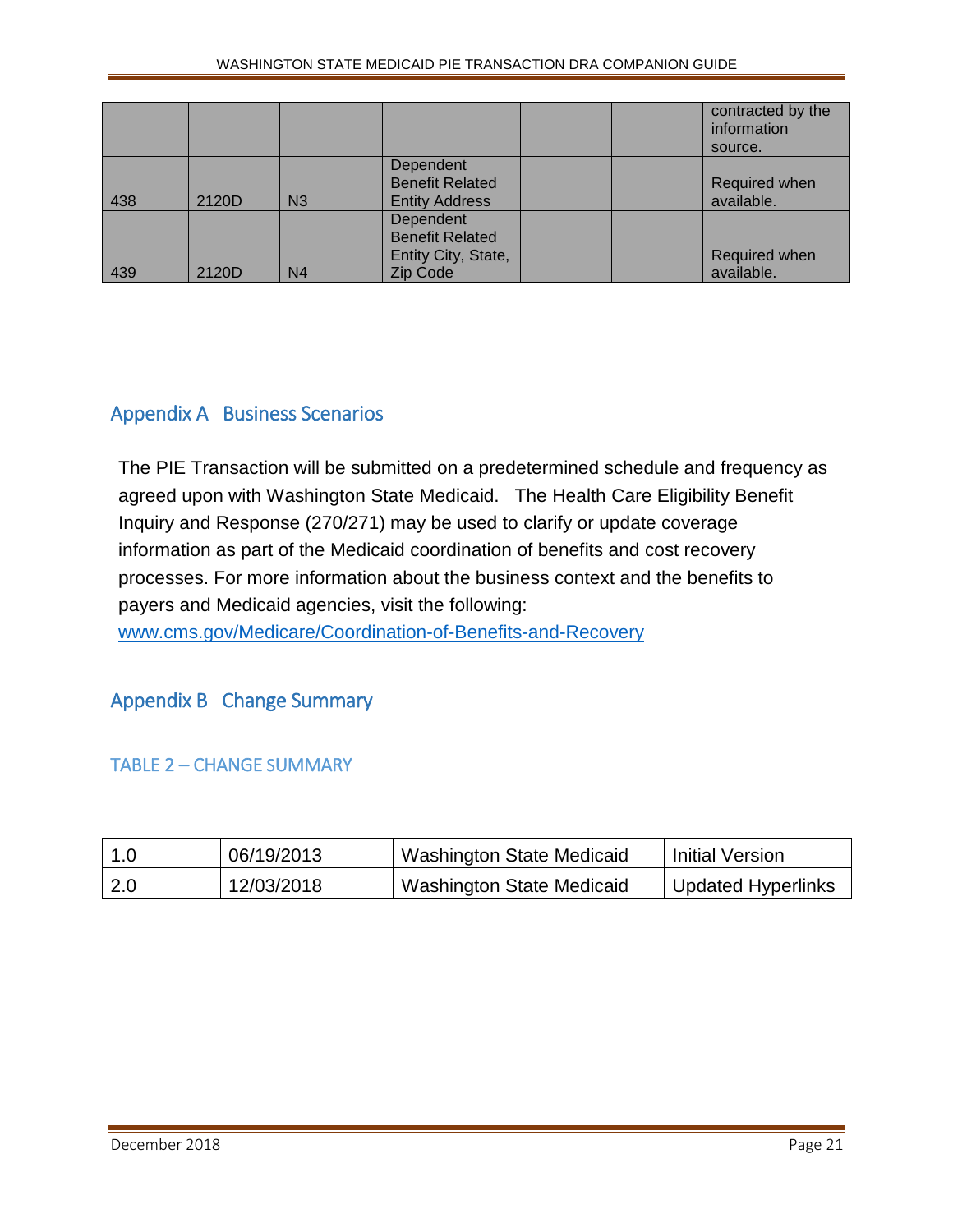## <span id="page-21-0"></span>APPENDIX C – GLOSSARY AND ACRONYMS

#### <span id="page-21-1"></span>TABLE 3 – GLOSSARY

| <b>Term</b>                 | <b>Definition</b>                                                                |
|-----------------------------|----------------------------------------------------------------------------------|
| <b>Information Receiver</b> | In the case of the PIE Transaction, the information receiver is                  |
|                             | Washington State Medicaid.                                                       |
| Payer                       | In this DRA Companion Guide, payer refers to the -health insurer <sup>II</sup> . |
|                             | Section 6035 clarified the definition of health insurer to include self-         |
|                             | insured plans, managed care organizations, pharmacy benefit                      |
|                             | managers and other parties that are, by statute, contract, or                    |
|                             | agreement, legally responsible for payment of a claim for a health               |
|                             | care item or service. Other parties include such entities as third party         |
|                             | administrators, fiscal intermediaries, and managed care contractors,             |
|                             | who administer benefits on behalf of the risk-bearing sponsor (e.g., an          |
|                             | employer with a self-insured health plan).                                       |

#### <span id="page-21-2"></span>TABLE 4 - ACRONYMS

| <b>Acronym</b>   | <b>Definition</b>                                                                                                                                                                                        |
|------------------|----------------------------------------------------------------------------------------------------------------------------------------------------------------------------------------------------------|
| 2100C            | Subscriber loop                                                                                                                                                                                          |
| 2110C            | Subscriber Eligibility or Benefit Information loop                                                                                                                                                       |
| 2120C            | Subscriber Benefit Related Entity loop                                                                                                                                                                   |
| 2100D            | Dependent loop                                                                                                                                                                                           |
| 2110D            | Dependent Eligibility or Benefit Information loop                                                                                                                                                        |
| 2120D            | Dependent Benefit Related Entity loop                                                                                                                                                                    |
| 270              | A HIPAA-compliant transaction used to request information about<br>eligibility for benefits.                                                                                                             |
| 271              | A HIPAA-compliant transaction used to return information about a<br>subscriber's eligibility for benefits.                                                                                               |
| 997              | A functional acknowledgement. An ASC X12N standard transaction<br>used either to acknowledge receipt of a 270 transaction or to reject a<br>transaction based on failure in the content of the request.  |
| 999              | An implementation acknowledgement. An ASC X12 standard<br>transaction used to acknowledge receipt of a batch 270.                                                                                        |
| <b>ASC</b>       | ASC X12 is a standard for EDI that is sponsored by the<br>X12<br>American National Standards Institute Accredited Standards<br>Committee. It is a selected standard for HIPAA-compliant<br>transactions. |
| <b>CFR</b>       | Code of Federal Regulations                                                                                                                                                                              |
| <b>CMS</b>       | <b>Centers for Medicare &amp; Medicaid Services</b>                                                                                                                                                      |
| <b>DRA</b>       | <b>Deficit Reduction Act</b>                                                                                                                                                                             |
| <b>DTP</b>       | Date or Time or Period-this segment is used to provide a date or<br>date range in an ASC X12 transaction. This segment can be found in<br>multiple places in the transaction.                            |
| EB               | Eligibility or Benefit Information-This segment supplies eligibility and<br>benefit information. It can be used in both the subscriber and<br>dependent loops.                                           |
| EB <sub>01</sub> | Eligibility or Benefit Information Code identifies eligibility or benefit<br>information provided in the EB segment.                                                                                     |
| <b>EB03</b>      | Service Type Code classifies the type of service described in the EB                                                                                                                                     |

December 2018 **Page 22**